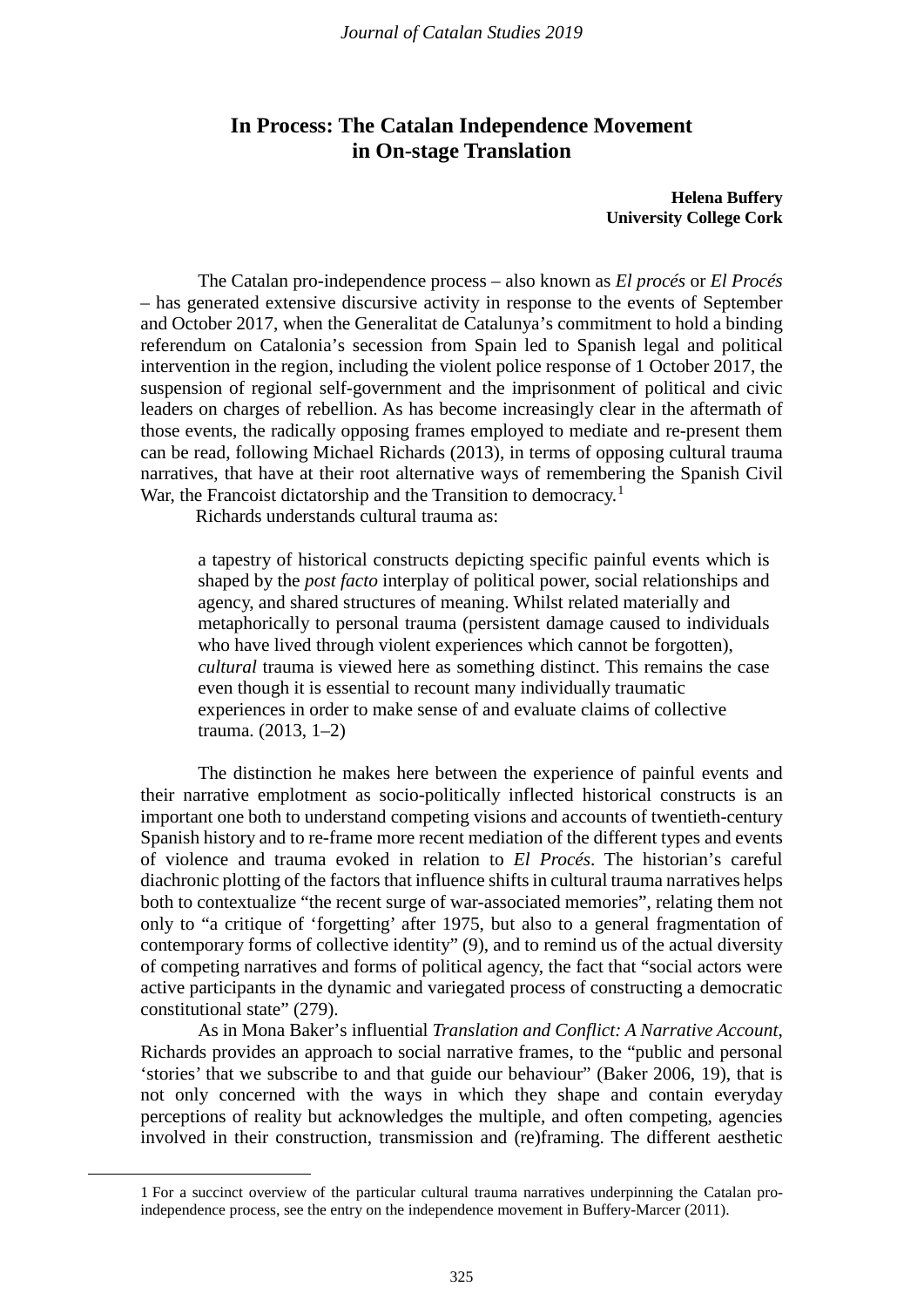responses to *El Procés* that will be discussed in this article will on one level be considered as particular narrative framings of painful events, with narrative used in the broad sense common to social narrative theory, as in Baker (2006). However, at another level they will be seen as challenges and/or responses to the dominant frames, through the ways in which they expose or exceed the expectations of spectators, undermine or critique particular versions of social reality, and/or engage in processes of overt reframing, understood as "structures of anticipation [...] consciously initiated in order to present a narrative in a certain light" (Baker 2006, 167).

At the most basic level, what distinguishes the "Catalan frame" is the commitment to remembering not only the personal, social and political but also, crucially, the cultural repression, trauma and loss associated with the victory of the Francoist forces (the so-called "*Nacionales*") in 1939; in part because these spheres are inseparable in the Catalan case – social and political repression in the region was driven by perception of cultural and linguistic illegitimacy; in part because the memory of this particular characteristic of political violence could hence be associated with previous cultural trauma narratives, most obviously the suppression of the Catalan language and cultural institutions after the eighteenth-century War of Succession (see, for instance, Ferrer i Gironès 1985). Unlike other, particularly pro-independence, commentators, such as those represented in volumes like *What Catalans Want* (Strubell 2011), *What's up with Catalonia?* (Castro ed. 2013), *Catalonia Calling* (Creus ed. 2013) or *La captivitat inadvertida* (Sales 2014), I am not claiming that this particular cultural trauma narrative legitimizes the recent movement for secession, nor even that it is the primary cause of *El Procés*. As both Kathryn Crameri (2014) and Andrew Dowling (2018), among others, have shown, there are numerous factors which have contributed to the unprecedented rise in pro-independence sentiment in the region since the beginning of the twenty-first century (see also Forti *et al.* 2017). However, it is clear that it is a social narrative frame that has been unintelligible for other groups, communities and political positionings, which either refuse to recognize the legitimacy of cultural or national difference within the Spanish state, and thus see the cause of proindependence sentiment to be the determinant presence of Catalan language and culture in education and the media in the region, or oppose the prioritization of cultural over social emancipation as a symptom of retrograde ethnic or nostalgic bourgeois nationalism, read in line with a resurgence of right-wing nationalist movements in Europe.

Here, I am interested in exploring the ways in which the mediation of these opposing ‒ and at times mutually exclusive ‒ frames both affects what can be seen, and therefore recognized and talked about in the context of continuing calls for dialogue in order to resolve the "Catalan crisis", and exposes the discourses sustaining them. In this, I am drawing on Judith Butler's ethical call in *Frames of War* (2010), not only "to consider and attend to the suffering of others" and distinguish "which frames permit for the representability of the human and which do not", but also:

how the *frames* that allocate the recognizability of a certain figure of the human are themselves linked with broader *norms* and determine what will and will not be a grievable life. My point... is that whether and how we respond to the suffering of others, how we formulate moral criticisms, how we articulate political analyses, depends upon a certain field of perceptive reality having already been established. This field of perceptive reality is one in which the notion of the recognizable human is formed and maintained. (Butler 2010, 63–64, original emphasis throughout)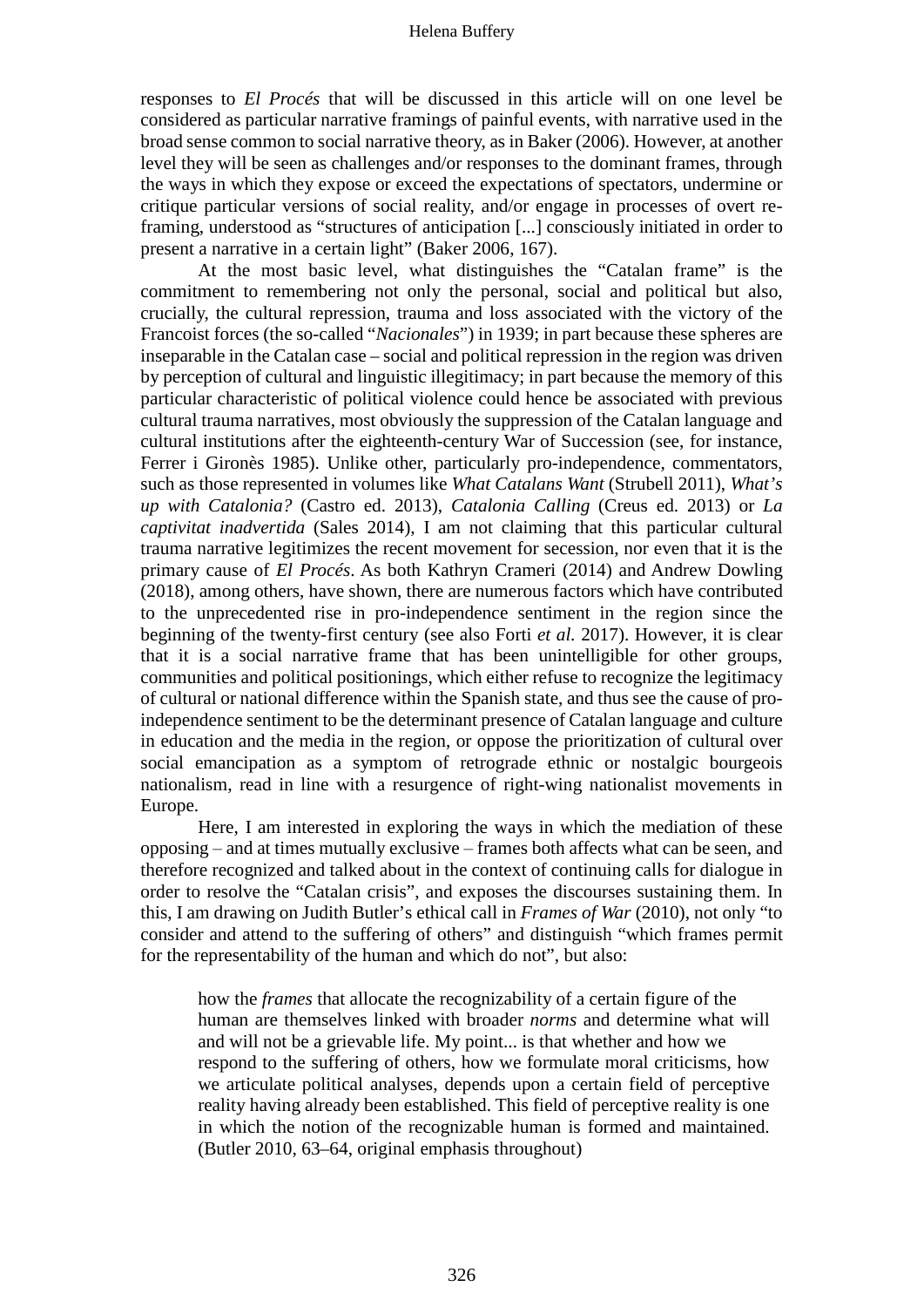As Butler (2010, 70–71) goes on to recognize, considering the *frame* is not just a question of establishing *how* communities read the documentary evidence before them, for "[e]ven the most transparent of documentary images is framed, and framed for a purpose, carrying that purpose within its frame and implementing it through its frame". It is about attending to how the image structures how we register reality, how it "works to organize our perception and thinking as well". Whilst the first half of this article, up to and including the discussion of the 2018 Teatre Lliure productions *En Procés* I and II, is precisely about exposing the operation of this framing in the case of mediations of the Catalan pro-independence movement, it will also explore how some theatrical representations, in particular, themselves respond critically to the dominant frames. In other words, I will consider how theatre, in particular, as a form that not only re-frames an image but also brings together citizens in an interactive space, can contribute to re-negotiate the macro-processes which the frame operates to contain: the competing interests within neo-liberal capitalism of public versus private, individual versus mutual, diversity versus integration or assimilation, and the possibility of constituting alternatives. In this, I am indebted to debates in contemporary theatre and performance theory about the politics of theatre and citizenship (Wiles 2013; Vicente Hernando 2013) and the constitutive power of assembly (Butler 2015; Butler-Athanasiou 2013; Pérez Royo-Agulló 2016).

# **Re-staging the Events of October 2017: From** *Polònia* **to the Teatre Lliure**

For the month of October 2017, Catalonia was almost constantly in the international media, and the conflicts between different positionings on the significance, legitimacy and impact of the events spilled out into social media especially, often reduced to an exchange of accusations and insults rather than the responsible dialogue that many individuals and groups were calling for.<sup>[2](#page-2-0)</sup> Representation of the vicissitudes of the movement were re-played in real time on a series of different screens, so that it became difficult for commentators (and actors) to distinguish between what they saw mediated on screen, across various virtual platforms, and the reality of face-to-face social encounters. Accusations of fake news emerged on all sides, even though international commentators in the non-Spanish-speaking world, in particular, were able to draw attention to the spectre of censorship on Spanish television (Marr 2017), where almost no images of violence against the Catalan population were broadcast at all.<sup>[3](#page-2-1)</sup> At the same time the often graphic and brutal images that were spread across local and international media, and the careful mapping and later recontextualization of these (Catmemoria 2017), drew attention to the sensationalizing tendency of the contemporary media, the way in which appeals to the visceral and to the emotional and

<span id="page-2-0"></span> <sup>2</sup> As well as "Bandera blanca" (White Flag) demonstrations in the week following 1 October 2017, and petitions and letters published in the international press, a number of transnational institutions drafted statements calling for international dialogue. Amongst the most prominent were: The Elders (https://theelders.org/news/elders-call-dialogue-and-restraint-over-catalonia-crisis); UN experts (https://www.ohchr.org/en/newsevents/pages/DisplayNews.aspx?NewsID=22197&LangID=E); and the EU-Catalonia Dialogue Platform [\(https://www.eucatplatform.eu/eu-catalonia-dialogue-platform/\)](https://www.eucatplatform.eu/eu-catalonia-dialogue-platform/) (all checked 22-02-2019).

<span id="page-2-1"></span><sup>3</sup> Comparison of headlines at the following sites, shows that the main focus in the Spanish press was on the challenge presented by the referendum to the Spanish state and, perhaps unsurprisingly, on the effectiveness displayed by the Spanish police rather than on the police violence and its nature: https://lavanguardia.com/politica/20171001/431691782273/portadas-prensa-espanola-1-o.html; http://www.europapress.es/nacional/noticia-portadas-periodicos-hoy-lunes-octubre-2017-

<sup>20171002012651.</sup>html (both checked 22-12-2018).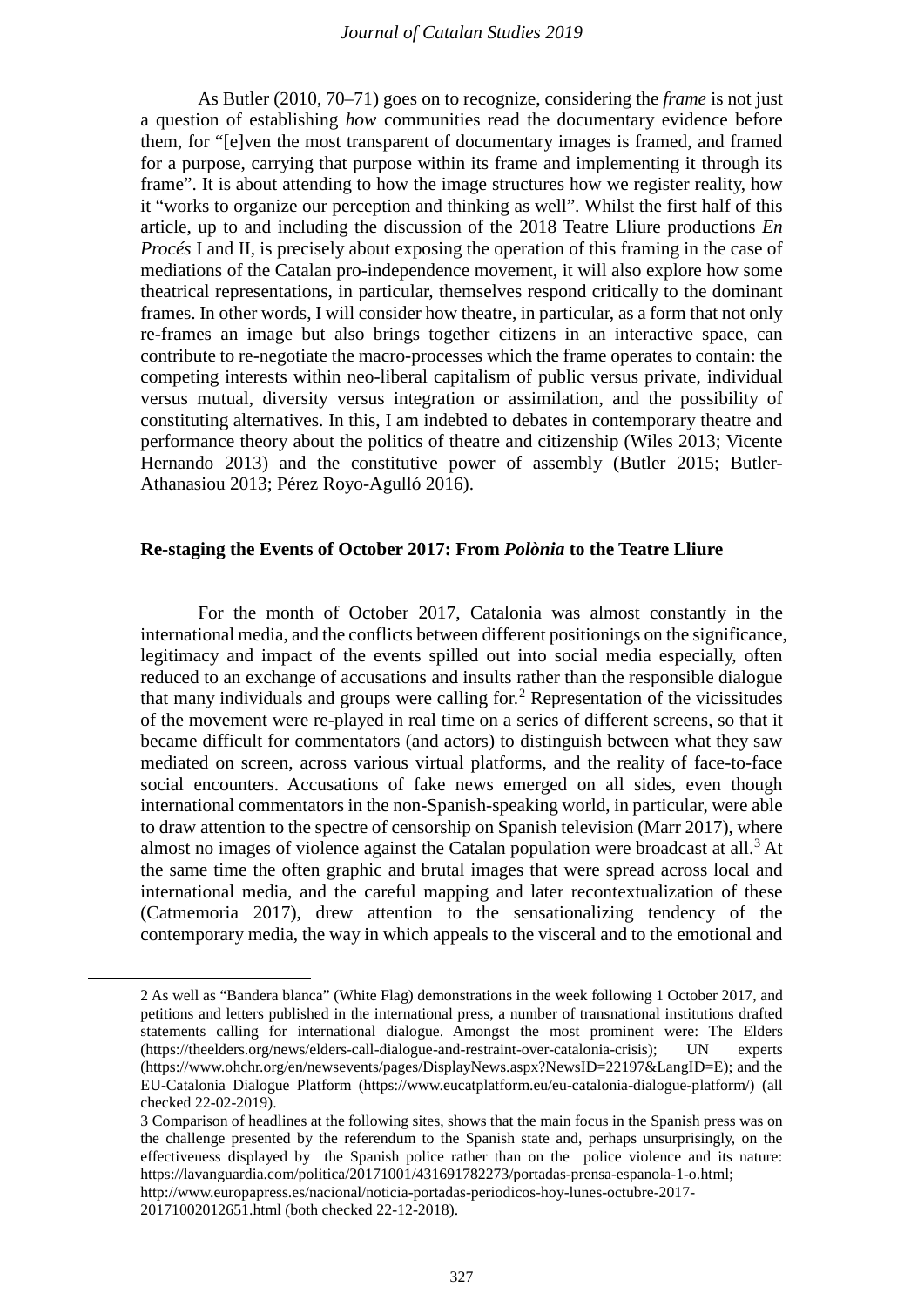affective are at the centre of competition for airtime. But before we could be returned once more to the realm of simulacra, as famously posited by Jean Baudrillard in 1981 (199[4](#page-3-0)), in that now all-too-ubiquitous diagnosis of our contemporary hyperreality, $4$  the dispersal of screens, mobile phones and social media both multiplied the viewpoints from which the events were seen, providing personal testimonies, and ensured interpersonal and community connection, so that participants were simultaneously locked into a cycle of being, being watched and watching. The blurring of boundaries between reality and fiction, actual events and fake news, was consistently denounced in theatrical terms, harking back to the theories put forward by Guy Debord in *The Society of the Spectacle* (in 1967). Indeed, one of the most recent performances relating to the pro-independence process, Soren Evinson's radical dance performance *A Nation is Born in Me* at the Antic Teatre in November–December 2018,<sup>[5](#page-3-1)</sup> very overtly reprises the theories of Baudrillard and Debord to perform the ways in which the individual has been enslaved by hegemonic images.

Returning to debate over the role of simulacra and the spectacle in the events of October 2017: the Spanish foreign minister, Alfonso Dastis, stubbornly stuck to the line that the images of police violence that were replaying on the BBC news were fake (Marr 2017); one of the most notorious clips of a woman claiming police had broken her fingers one by one was later exposed as fake when she herself later admitted the diagnosis was capsulitis, but led to follow-up videos showing the staging of the event that gave credence to readings outside Catalonia that questioned the reality of the police violence;[6](#page-3-2) the youtube video, *Help Catalonia*, generated by Òmnium Cultural in mid-October, led to exposés of its faked nature, such as the following in *El Mundo*, entirely dependent on the revelation that an "actress" had been involved:

"Como actriz, el punto de referencia como técnica, lo que considero más influyente, es ver a un gran actor haciendo un Shakespeare y ver llorar a toda la platea". Así hablaba en una entrevista hace unos años Anna, cuando todavía su rostro no había inundado las pantallas de móvil, de ordenador y de televisión de medio mundo, [ni su](https://www.elmundo.es/opinion/2017/10/21/59ea41d7e2704e621e8b465d.html)  interpretación dramática había puesto voz [temblorosa \(en inglés\) y rostro compungido](https://www.elmundo.es/opinion/2017/10/21/59ea41d7e2704e621e8b465d.html)  [a la Cataluña](https://www.elmundo.es/opinion/2017/10/21/59ea41d7e2704e621e8b465d.html) que se dice oprimida por España. *Crónica* la encuentra en la semana en que se ha convertido en el símbolo de la propaganda independentista. Su madre nos lo confirma: sí, es su hija.

La joven actriz Anna Maruny Castillón, nacida hace 26 años en Girona y enamorada del don de Shakespeare para emocionar al público, es la **chica llorosa del vídeo plagado de mentiras que Òmnium Cultural difundió este lunes bajo el título de**  *Help Catalonia. Save Europe* (Ayuda a Cataluña. Salva a Europa). (Dalio 2017, original emphasis)

Amongst the numerous memes that followed the release of this video (itself outed as a copy of a Ukrainian video from the time of the Euromaidan), the most

<span id="page-3-0"></span> <sup>4</sup> See also Baudrillard's sobering denouncement of the hyperreal ineffectualness of European responses to the war in Bosnia, and above all his diagnosis about the hypocrisy of the West: "Where any particularity, any minority, any specific idiom, any passion or irreducible belief, and, above all, any antagonistic worldview survives or persists, an indifferent order must be imposed – as indifferent as we are to our own values. We generously distribute the right to be different, while secretly and inexorably working to produce a pale and undifferentiated world" (Baudrillard 1996, 86).

<span id="page-3-1"></span><sup>5</sup> "A la llum del ressorgiment i enfortiment progressiu dels moviments nacionalistes i identitaris a tot Europa al segle XXI, A NATION IS BORN IN ME extreu dinàmiques que operen en aquests moviments i els combina amb polítiques d'identitat, cultura mediàtica i cultura esportiva, provocant una estranya proximitat entre aquestes estètiques aparentment contraries." For more information, see http://www.anticteatre.com/events/event/soren-evinson-a-nation-is-born-in-me/ (checked 22-12-2018). 6 A full account of the issue is available at:

<span id="page-3-2"></span>https://www.reddit.com/r/catalunya/comments/77d2g6/violence\_in\_catalonia\_needed\_close[r\\_s](https://www.reddit.com/r/catalunya/comments/77d2g6/violence_in_catalonia_needed_closer_scrutiny)crutiny\_ in (checked 21-12-2018).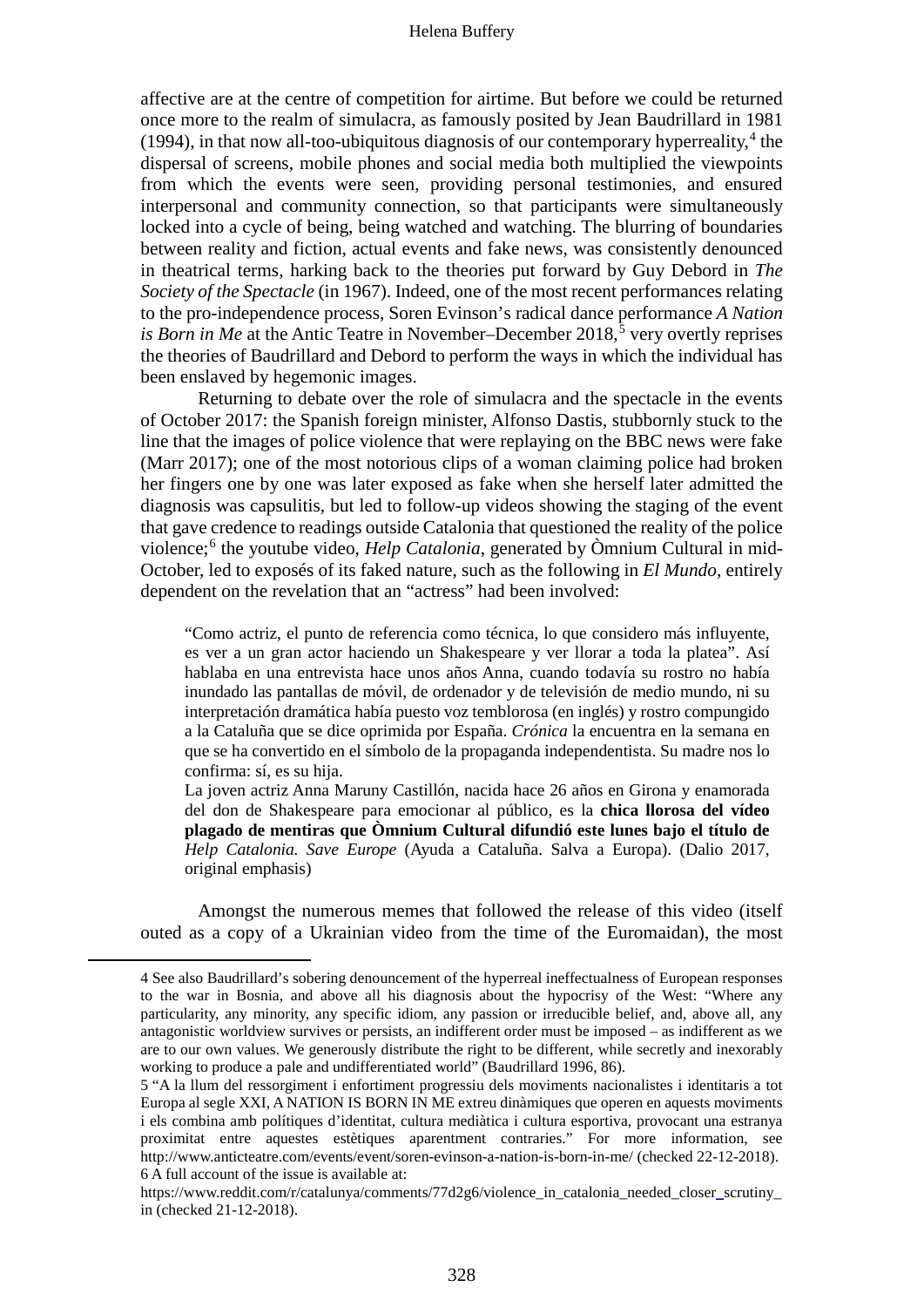amusing was the response of the TV3 programme *Polònia*, "Forget Catalonia",[7](#page-4-0) that used performance via satirical surrogation (Roach 1996; 1998), of the figure of Deputy Prime Minister Soraya Sáenz Santamaría, both to expose the staginess of the original and to provide a counter-dispositif to remediate the messages being disseminated by the Spanish government at the time. It focused on the "Spanishness" of the Spanish; the ungratefulness of Catalans (described as "Catalafakes"); their attacks on the police and insistence on "breaking eggs" to make omelettes; the need for Spanish police, laws, media, including the political cartoonist "El Roto", to protect Spain. The spoof video calls for non-interference, culminating in the plea that the international community "look very much away, when you hear the strike of a baton... it's easy, just do what you do with the refugees. Forget Catalonia, save Europe".

Television became a key mediator of the unfolding events, to the extent that it was constantly held to account by critics for its misrepresentation or skewing of reality.<sup>[8](#page-4-1)</sup> One of the most impactful mediators of the whole process, more than the various newspaper images and albums, documentaries, debate shows, news features and analyses, was, as glimpsed above, the Catalan satirical show *Polònia*, which arguably offers the most continuous record of the breakneck speed with which the Catalan landscape was changing in this period. Of course, its satirical portrayal of the different politicians and public figures involved, and the tendency to associate all Catalan media with political propaganda by the parties most opposed to the independence movement and, above all, to the disputed referendum of 1 October, meant that it came in for particular criticism and calls for censorship from unionists especially. Furthermore, while many commented on its even-handedness in satirical representation of the politicians, there were moments that indicated clear and unambiguous political positioning with the pro-independence movement, such as the first show (on 5 October 2017) after the disputed referendum, when the planned programme was cancelled in respect for the suffering of the people who had turned out to vote earlier that week, and then the final show before the summer of 2018, where the many public figures who no longer appear as constantly in the public  $eye - all$  of them by now in prison or in exile  $-$  gathered together, via their surrogates, in a  $-$  no less poignant because *faux*  $-$  behind the scenes moment.

If I have mentioned *Polònia* here, it is in part to draw attention to the difference between its almost constant representation of the evolving events, through means we would associate with the theatrical (involving re-staging, reinterpretation, performance and surrogation), and the comparative absence of theatrical restagings in the Catalan theatre. In fact, the only time when the events of October 2017 were represented openly on stage was in February 2018, on two evenings of workshopped shows, entitled *En Procés* 1 and 2, at the Teatre Lliure de Gràcia, on Monday 12 and 19 February, respectively.[9](#page-4-2) Given the subsequent claims Lluís Pasqual made about his September 2018 departure from the directorship of the Teatre Lliure having to do with his political

<span id="page-4-0"></span> <sup>7</sup> The excerpt from *Polònia* can be consulted at: https://www.ccma.cat/video/embed/5695851/ (checked 21-12-2018).

<span id="page-4-1"></span><sup>8</sup> On the one hand, there were almost constant attacks by Ciutadans on TV3, variously portrayed as "Teleprocés" or "TVPuigdemont", and culminating in Albert Rivera's accusation on the television programme *Els matins* that the channel is an "aparell de propaganda separatista" (Rodrigo-Surroca 2018). On the other hand, many Spanish journalists themselves denounced the censorship and lack of balance in the RTVE coverage of the October 2017 events in Catalonia. As evident, for instance, at https://www.lavanguardia.com/television/20171002/431739446450/tve-referendum-1o-catalunya-

periodistas-criticas.html, and the full report of the Consejo de Informativos (Broadcast News Council): https://cdn27.hiberus.com/uploads/documentos/2017/10/24/\_informecatalunya1o\_7133f118.pdf (both checked 21-02-2019). Complaints about both corporations were made to the European Parliament in April 2018 (Sánchez 2018).

<span id="page-4-2"></span><sup>9</sup> I am grateful to the Press Secretary at the Teatre Lliure for granting me access to online audiovisual recordings of these performances.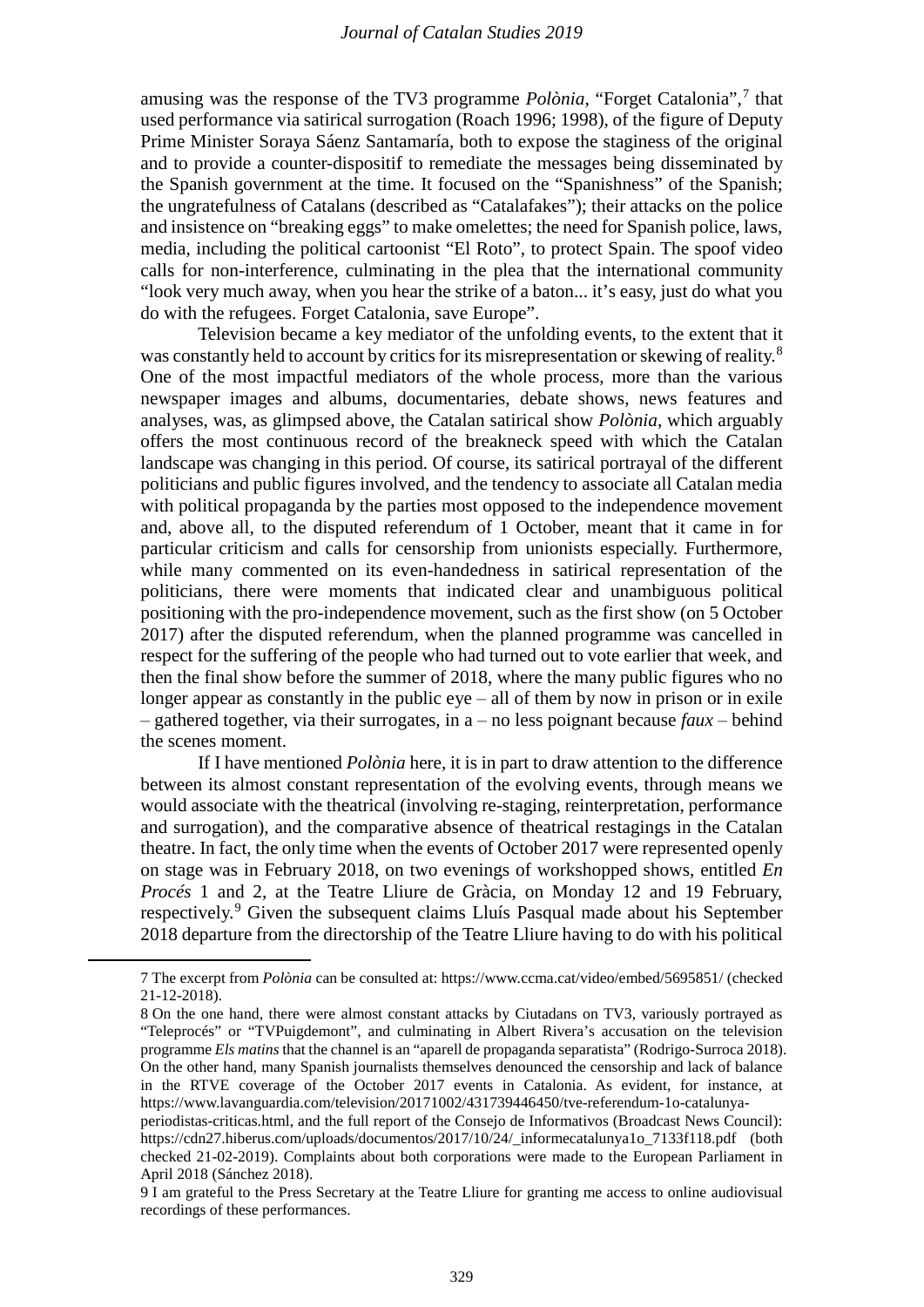discomfort with the pro-independence movement, it is important to note that in the press release for *En Procés*, he himself took the credit for commissioning the experiment, in response to the kind of documentary, verbatim and emergency theatre he himself claimed to have witnessed at the Edinburgh Fringe.<sup>[10](#page-5-0)</sup> Furthermore, even though both *El País* at the time and *El Mundo* some months later draw attention to the partisan nature of the experiment (Blanco 2018; Anton 2018a; 2018b), the inclusion of work by eleven different dramatists and its late insertion within an over-arching programme for the 2017–2018 season that was notable for its diversity and inclusivity (with themes ranging from "Refugiats / Estrangers / Estranys" to "En risc d'exclusió", "Obstinació extrema" and "En convivència", as well as the revival of plays from previous seasons that overtly staged memories of conflict, such as Sergi Belbel's adaptation of Schiller's *Mary Stuart* and Pasqual's own *In memoriam – La quinta del biberó*)<sup> $11$ </sup> suggest that the experiment in fact responded to a vision of theatre's responsibility to reflect the sociopolitical context in which it is embedded and was at least intended to encourage a plurality of responses. Involving both long-standing and more marginal and/or experimental dramatists, the project called on participants to devise a short ten-minute play that responded to *El Procés* and included no more than two or three characters. Most of the plays were then directed as staged readings by the dramatists themselves, with the exception of two which came under the responsibility of the overall director of proceedings, Joan Yago. Two mirrors were placed at the back of the stage throughout the proceedings, encouraging audiences to consider their own positions within the drama.

On 12 February, audiences were treated to *Pàtria* by Esteve Soler, in which actors Andrés Herrera and Jordi Rico argued over who is the most patriotic, comparing ideological credentials that range from their use of language, culinary preferences, directionality of their flags and even their gait, to establish who loves their homeland most; *Vis-a-vis*, by Victoria Szpunberg, in which Txell Bonet played an aspiring actress trying out for the role of her public/private self, as journalist and wife of the cultural activist Jordi Cuixart, in prison on charges of sedition and incitement to violence; *La peixera* by Marc Artigau, which had actor Jordi Rico play a male primary school teacher in the aftermath of the October events in order to portray their effect on notions of morality and community; *Traïció* by Marta Galán, in which Núria Lloansi was required to give an alienating, body-focused performance to draw attention to the limits of national emancipatory movements with regard to women's bodies; and, finally, Guillem Clua's *Constitució*, in which Ramon Pujol and Jaume Ulled stubbornly recited competing versions of the Spanish constitution and the Catalan statute of autonomy, drawing attention to both the similarity and the mutual exclusivity of their respective narrative frames.

On 19 February, the experiment began with Lali Álvarez's *Ella*, in which actress Imma Colomer drew on different aspects of the discourse of resistance of 1

<span id="page-5-0"></span> <sup>10</sup> In the run-up to the first show, he is quoted in *Ara* as follows: "Estem vivint una situació política que a vegades porta a esdeveniments extrems. Això genera sensacions molt diferents, entre les quals per mi la més gran és la impotència –diu Pasqual–. Què més puc dir? Què més puc fer? La impotència, però, pot generar la necessitat de dir alguna cosa. Es pot dir en una plaça, però també en un teatre" (Pasqual, in Cervantes 2018).

<span id="page-5-1"></span><sup>11</sup> See the Teatre Lliure 2017/2018 *Dossier de Premsa* at www.teatrelliure.cat (checked 21-12-2018). The version of *Mary Stuart* gave rise to fascinating reflection and debate amongst actors, director and public about the echoes between Schiller's vision of the moral and political conflict surrounding the Scottish queen's imprisonment and final sentencing and the blurring of the boundaries between executive and legislative spheres in relation to contemporary prosecution of pro-independence leaders. See https://www.youtube.com/watch?v=mUmxilRAJd4 (checked 28-02-2019). The most affecting moment came with actress Sílvia Bel's account of the emotional and ethical impact and struggle produced by each repetition of her long scene with Burleigh (played by Carles Martínez) in Act I.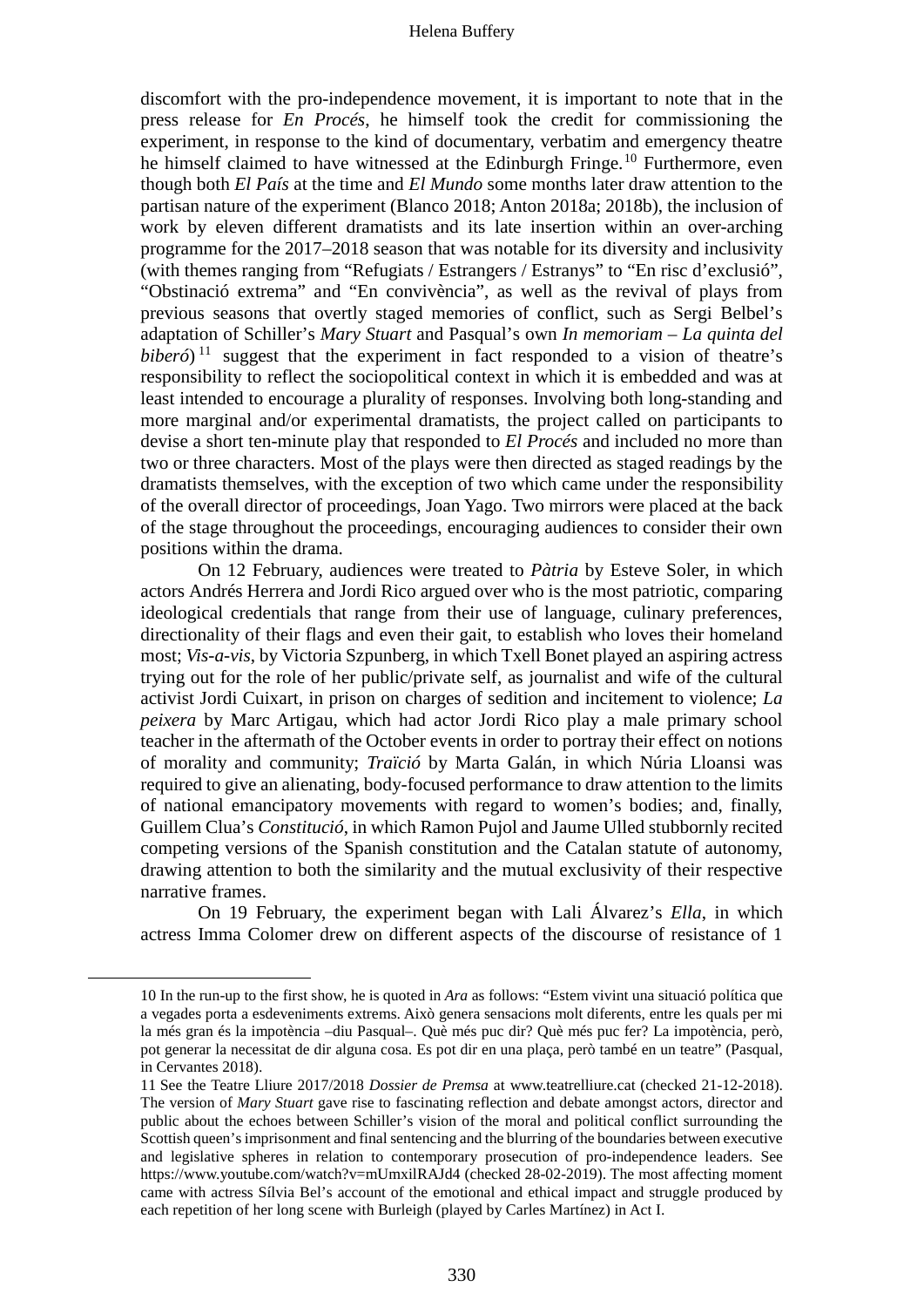October 2017 in order to defend her character's own claim for recognition and emancipation: in her case, the right to heating, shelter and freedom from eviction. This particular performance exceeded the limits of the theatrical dispositif, with Colomer reprising her role on the street outside the Teatre Lliure at the end of the show, and reminding audiences of the pre-histories of urban protest in Barcelona (see, for instance, Andreu 2015; Nel·lo 2015; Padullés-Uribe 2017). The other plays, in order of performance, were *Només una veu*, by Llàtzer Garcia, in which Ivan Benet played a citizen who is uncertain of how to respond to his neighbour's wish to hang a flag with the word "Democràcia" on it from his balcony, questioning what it really means and resisting the pressure to become part of a single voice; *Supremacistes* by Cristina Clemente, in which two teachers, played by Júlia Barceló and Laura Conejero, compared the increasing hyperbole of their attitudes to "others" who did not share their respective social narrative frames, drawing attention to their responsibility as teachers to focus on empathy and dialogue; *Capità Mandrake* by Clàudia Cedó, which required actors Alejandro Bordanove and Miquel Gelabert to mediate a fictionalized version of the conflict between Spain and Catalonia, as devised by young adults with autism; *You Say You Want a Revolution* by Helena Tornero, in which actors Ahmad Alhamsho, Alicia G. Reyero and Manar Taljo interrogated the relationship of the pro-independence process in Catalonia to other international emancipatory movements and the possibility of coalitional politics; and finally, Sergi Belbel's *La solitud de l'u* took the audience back to the very moment of the eruption of violence, as seen through the eyes of a Civil Guard in riot gear, played by Alejandro Bordanove, and the woman he is about to hit, here Laura Conejero.

In interview for TV3, Victoria Szpunberg and Marc Artigau both indicated an initial reluctance to be involved in the project, in part because of the media saturation around the events, but also because of their sense of difficulty in finding sufficient distance to be able to present a coherent response.<sup>[12](#page-6-0)</sup> In this way, they transmitted very clearly the way in which contemporary media representations contain reality – and subjectivity – within particular frames, as well as the importance of somehow finding the distance to question these frames, to use the particular character of theatre, its dependence on simultaneous presence and representation, to encourage audiences to see reality from different perspectives. In Artigau's case, this is achieved through humour, through mediation of the conflict and violence through the metaphor of a fishtank that once contained the school pet, a goldfish called Joan Carles. In Szpunberg it is achieved through a form of documentary theatre, that draws on the actual experiences of Txell Bonet, but provides distance by having her try out for the role of herself. Whereas some of the short plays are more didactic, either simply replaying the different social narrative frames in competition or exploring the ways in which individuals fail to see the humanity of the other because their investment in a particular cultural trauma narrative limits their capacity to see from other perspectives, others actively encourage the audience to see through the eyes of the other.

The most impactful of the latter is, no doubt, Lali Álvarez's *Ella*, where the audience is reminded to show solidarity with everyday instances of marginalization and precarity, and to contextualize the independence movement's calls for solidarity. Similarly, Helena Tornero's *You say you want a Revolution*, although it generally relies on caricature, through the figures of a *Cupaire* (played by Manara Taljo) and a newly revolutionary *Indepe* from the more affluent *zona alta* (played by Alicia G. Reyero), interspersed with the pacifist genealogy of John Lennon's song for The Beatles, forces the audience to confront other visions of revolution and traumatic loss. These are represented by Ahmad Allamsho's personal narrative in Arabic both of the hope of the

<span id="page-6-0"></span> <sup>12</sup> See *Parlem d'En procés*: https://www.ccma.cat/video/embed/5729724/ (checked 21-12-2018).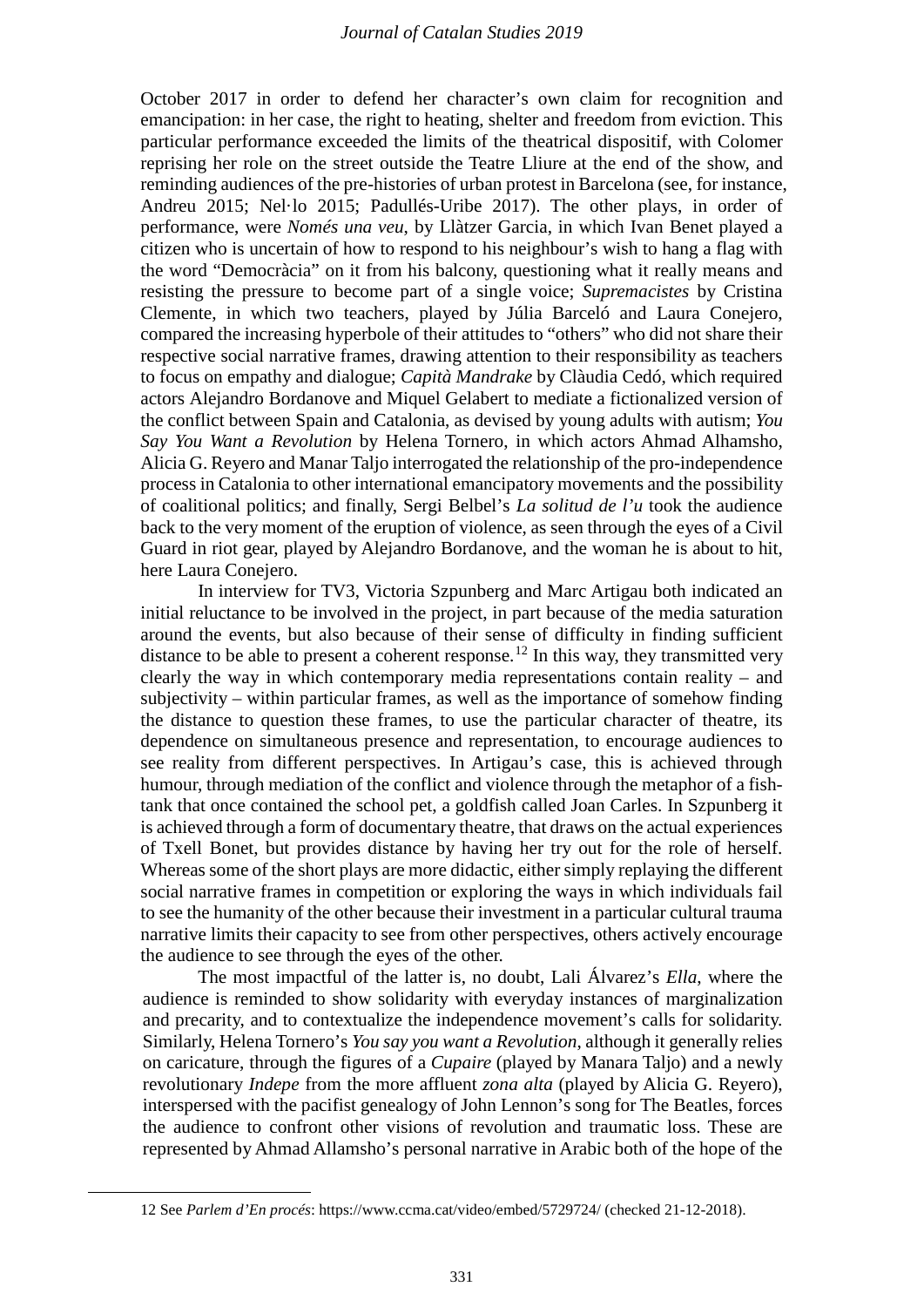Arab Spring and the horrors of the subsequent conflict, mediated by surtitles in Catalan. In this case, perhaps the most powerful moment comes at the end, when the actress playing the *Indepe*, Alicia G. Reyero, tells the audience what each of the actors will do after the performance. She herself, from Burgos, will return to her flat in the Barceloneta; Manar, who is half Syrian, will go back to her home in the Guinardó, whereas Ahmad, who is an asylum seeker, will be sent back to the refugee shelter in which he is currently living. Moments like this made the mirrors on stage function also as calls to reflect on "[w]hat allows us to encounter the other? What are the conditions of possibility...?" (Butler 2004, 49):

For if I am confounded by you, then you are already of me, and I am nowhere without you. I cannot muster the "we" except by finding the way in which I am tied to "you", by trying to translate but finding that my own language must break up and yield if I am to know you. You are what I gain through this disorientation and loss. (Butler 2004, 49)

Surprisingly, given the range of different responses represented by dramatists and actors, at least one critic complains overtly that "la toma de partido vuelve a predominar en la segunda sesión del ciclo de teatro sobre el desafío independentista" (Anton 2018a). The examples he gives of its partisan nature include reference to "las ratas que llegan a Barcelona en un barco" in Marc Artigau's piece, and the fact that *"*Victoria Szpunberg hizo actuar a Txell Bonet, la mujer de Jordi Cuixart", leading to his conclusion that "no parecen estar los tiempos para andarse con remilgos o miramientos, y prácticamente todos los autores han creado textos desde una mirada favorable a la causa independentista, cuando no militante". Writing for *El País*, whilst he does not go so far as to suggest the presence of direct censorship of other points of view, as will be the case later the same year in *El Mundo* (Blanco 2018), he does indicate that the particular sociopolitical context  $-$  "estos momentos de 155, presos, confusión y tribulaciones" – might have led to some form of self-censorship, and calls for other perspectives to be represented.

Jacinto Anton's view contrasts with other critics and commentators, such as the following blogger who writes that the plays "presenten diferents moments del procés d'independència des de tots els punts de vista; des de les persones obsessionades amb el procés, fins a la Guàrdia Civil, passant per aquells que no tenen clar a quin bàndol pertanyen, ni si volen fer-ho en cap" (http://somnisdeteatre.com/en-proces-2/). In the latter case, the blogger even ventures to wish that the texts might be published, because "res no m'agradaria més que poder tenir a casa aquests textos per recuperar-los d'aquí uns anys. Qui s'anima a editar-los?" These two extremes of reception help to illustrate the operation of mutually exclusive social narrative frames, as posited earlier, how these frames re-construct reality and impact on the ability to recognize, let alone grieve for, the traumatic losses of others. The case of *En Procés* draws attention to the perceived lack of theatrical responses to the Catalan crisis, and to their limitations: their ephemerality, limited accessibility, subjection to sociopolitical context, tendency to caricature and over-simplification, and the idea that they are preaching to the converted. However, there is also a clear sense in which, rather than creating the kinds of monuments presented elsewhere, such as the range of ensemble and musical responses to the tricentenary of  $1714$ ,  $13$  theatre was being convoked via this experiment to

<span id="page-7-0"></span> <sup>13</sup> Titles thrown up by an online google search for theatrical productions during the tricentenary year include: *1714: Tres-cents anys de setge*; *Fang i setge*; C*rònica d'un setge 1714*; *La roda i el foc 1714*– *2014*. Many of these productions were the work of amateur or provincial companies, indicating also the importance of amateur theatre in Catalan civic society, and some included more distancing or comic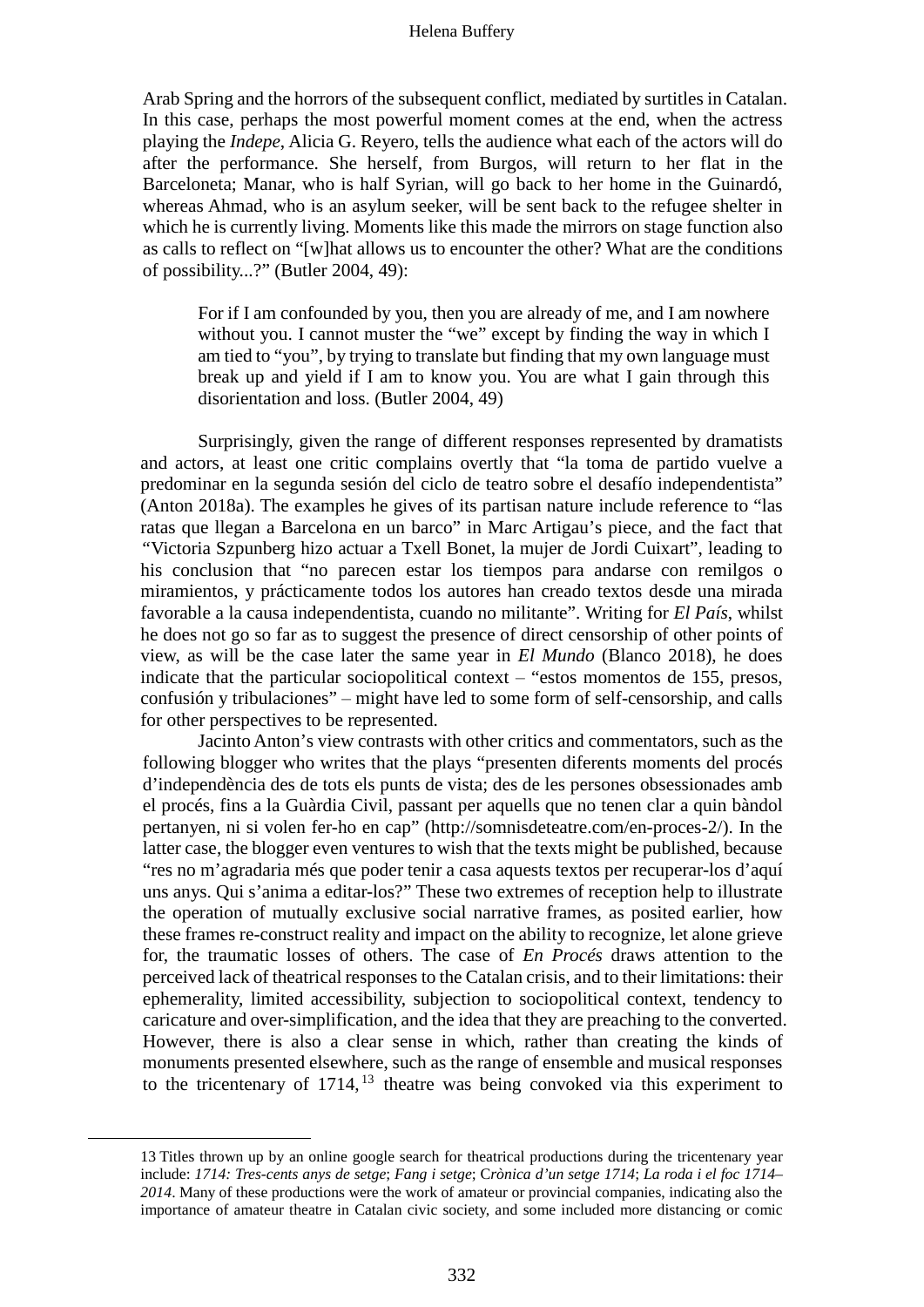provide a space for reflection: one that is open, emergent and constitutive rather than fetishizing or monumentalizing.[14](#page-8-0)

# **Critical Re-framings of** *El Procés* **at the Teatre Nacional de Catalunya**

In contrast to the posited uniqueness of the *En Procés* experiment, there is in fact evidence of sporadic but sustained theatrical engagement with the independence process throughout the latter's development. Apart from certain productions relating to the 2014 tricentenary, there has been little use of nostalgic views of the past, and as Francesc Foguet (2013) observes, in general when Catalan playwrights have turned to historical events it has been to question or critique the historical process. As far as contextualizing the pro-independence movement is concerned, after a period of "invisibility" during the 1980s and 1990s, when Catalan drama tended to favour more abstract or international settings (see Feldman 2009), there are texts from the beginning of the twenty-first century that begin to focus more on contemporary Catalan spaces and the relationship between theatre and public space, from the critical works of Albert Boadella and Els Joglars (with the revival of the *Trilogia nacional*), to the signs of concern about the conditions for the transmission of Catalan culture in Josep Benet i Jornet's *Salamandra* (2008) and Carles Batlle's *Oblidar Barcelona* of 2009.

However, the main plays that have explored a process of radicalization in Catalonia include the work of Jordi Casanovas, Albert Mestres, Guillem Clua, Marc Rosich and Narcís Comadira, at times through the exploration of a longer genealogy of conflict and protest, as in the case of Casanovas's *Una història catalana* (2011), *Pàtria* (2012) and *Vilafranca (un dinar de festa major)* (2015), or Mestres's *1714. Homenatge a Sarajevo* (2004) and *Una història de Catalunya* (2012), which place the Catalan struggle in international context. To complement consideration in the previous section on work produced in the Teatre Lliure, I wish to focus on two plays by Narcís Comadira and Marc Rosich, which were both premiered in Barcelona's other major public theatre, the Teatre Nacional de Catalunya, under the artistic direction of Xavier Albertí, in the 2014–2015 and 2016–2017 seasons, respectively. Both plays offer quite critical perspectives on the pro-independence process, and in particular on the role of the Catalan bourgeoisie in the movement, actively scrutinizing the dominant social narrative frames. Premiered on 13 May 2015, [15](#page-8-1) Narcís Comadira's *L'hort de les oliveres*, similarly to Casanova's *Una història catalana*, focuses on a Catalan family with diverse interests, whose relationship to tradition is skewed by economic concerns, and the overriding sense of their selfishness and willingness to betray their heritage and tradition in order to live fulfilled lives as individuals. Marc Rosich's *A tots els que* 

<span id="page-8-0"></span>-

readings of history, such as *La butaca*, which included a time-travelling Mosso superintendent who goes back to 1714 to advise Rafael Casanova.

<sup>14</sup> In contrast, the more recent staging of Santiago Rusiñol's *Els jocs florals de Canprosa* at the Teatre Nacional de Catalunya, in October/November 2018, draws on a more complacent and monumentalizing aesthetic, notwithstanding its superficial inclusivity and re-writing of tradition, that is at odds with most of the other shows analysed here.

<span id="page-8-1"></span><sup>15</sup> *L'hort de les oliveres*, by Narcís Comadira. Teatre Nacional de Catalunya, Sala Gran, 13 May–26 June 2015. Directed by Xavier Albertí. Scenography: Jordi Roig; Lighting: David Bofarull; Characterization: Toni Santos; Costumes: María Araujo; Sound: Carles Gómez and Josep Puigdolers; Movement: Roberto G. Alonso. Cast: Felicitat Pons Coutourier – Mercè Arànega; Angeleta Rabert, la minyona – Mont Plans; Esperança Bofill, la filla – Marta Ossó; Guillem Bofill, el fill – Rubén de Eguía; Fidel Caballé, amic – Ricard Farré; Frederic Riu, notari – Carles Canut; Amèlia Riu, filla del notari – Aina Sànchez; Mossèn Agustí Relats, el rector – Antoni Comes; Narcís Cordelira, el poeta – Oriol Genís; Bruno Campos, el novio de la filla – Roberto Gonzàlez. https://www.tnc.cat/en/hort-de-les-oliveres (checked 21-12-2018).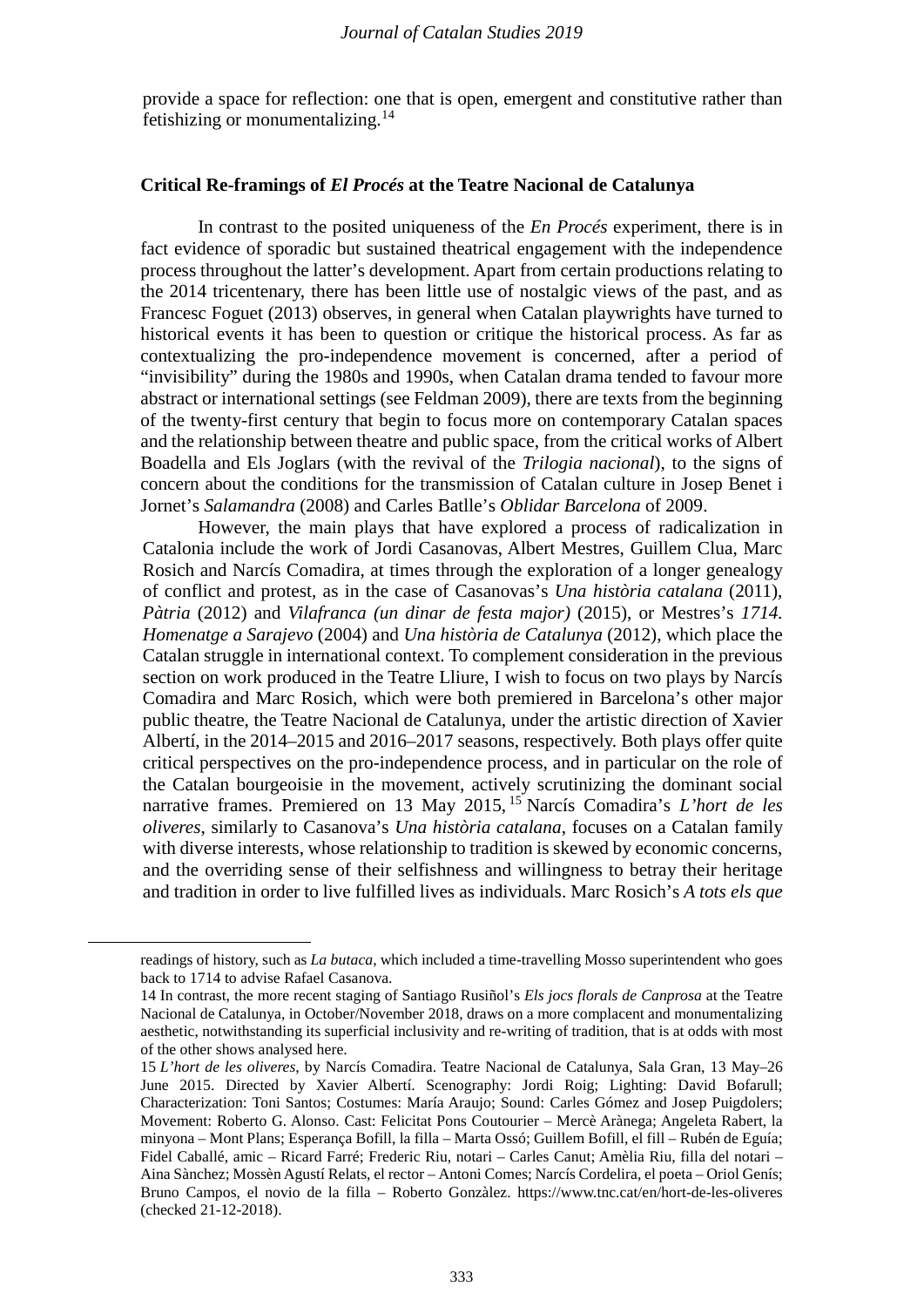*heu vingut*, which was first performed two years later in April 2017,<sup>[16](#page-9-0)</sup> deals more directly with the impact of former Generalitat president Jordi Pujol's "betrayal" of the Catalan bourgeoisie, and explores the difficulty of forming new coalitions in its aftermath.

Xavier Albertí's (2015) prologue to the published text of Comadira's *L'hort de les oliveres* clearly inserts the play within its particular sociopolitical context, some months after the 9 November 2014 consultation process, and less than a year after public revelation of former president of the Generalitat Jordi Pujol's gross financial misdealings: "la trama de l'obra permet el retrat fascinant d'una burgesia en decadència suposadament garant de les essències nacionals" (Albertí 2015, 8). In this, the play is thematically very close to the work of Thomas Bernhard, a playwright who has been adapted for the Catalan stage on numerous occasions (including a September 2014 version of *El President* in the TNC, directed by Carme Portaceli) and also incorporates intertextual references to Shakespeare's *Hamlet* and Chekhov's *The Cherry Orchard*.

Furthermore, for Albertí, the poetic force of the play "ens permet mirar amb profunditat excepcional – que no trobem a les infinites i esgotadores tertúlies polítiques dels mitjans de comunicació – el singular moment que viu la nostra cultura, sobre qui som, d'on venim o on volem anar" (2015, 8), thus directly referencing the potential power of theatre to go beyond the repetitive over-saturation of media narratives. Set in a fictional, provincial Riudejonc de les Arenes, in a country house located on a hill-top amidst olive groves, and overlooking the Mediterranean, the play presents a last supper on Holy Thursday, for which "the sacred family*"*, the Bofills, have gathered together with their invited guests for the last time before the break-up of the house and land to sell to Russian speculators who wish to turn it into a high-class hotel and spa. There is a strong metafictional motif throughout, due to the presence of the poet and alter-ego of Comadira on stage, Narcís Cordelira. Played by Oriol Genís, the poet moves between directing or interpreting proceedings and participating in the dialogue and debates, thus encouraging the audience to take a reflexive and critical stance, ultimately leaving them to decide whether what they are seeing is vaudeville, comedy or tragedy.

CORDELIRA: A estones sento un desig fortíssim d'escriure per al teatre un vòdevil o una comèdia... Això ho va escriure Txèkhov en una carta d'abans de *L'hort dels cirerers.* Jo, pobre poeta local, a vegades també sento aquest desig fortíssim. I finalment m'he decidit. No sé si serà un vòdevil o una comèdia o una tragèdia, o una mica de tot. Com serà? No ho sé? (Comadira, 2015, 13)

The conflict at the heart of the play is created by the son of the family's reluctance to give up his inheritance, by his wish to maintain the house and lands intact rather than to sell off the territory for economic gain. Even though he himself has in many ways broken with the tradition represented by his father — travelling to the US, studying literature and embracing his homosexuality —, he nevertheless resists

<span id="page-9-0"></span> <sup>16</sup> *A tots els que heu vingut*, by Marc Rosich. Teatre Nacional de Catalunya, Sala Petita, 6 April–7 May 2017. Directed by Marc Rosich. Scenography: Sebastià Brosa; Costumes: Mercè Paloma; Lighting: Quico Gutiérrez; Sound: Lucas Ariel Vallejos; Movement: Roberto G. Alonso; Characterization: Núria Linell; Audiovisual material: Francesc Isern. Cast: Mercè Arànega, Lurdes Barba, Montse Esteve, Àurea Márquez, Mireia Pàmies and Carles Gilabert. https://www.tnc.cat/en/a-tots-els-que-heu-vingut (checked 22-02-2019).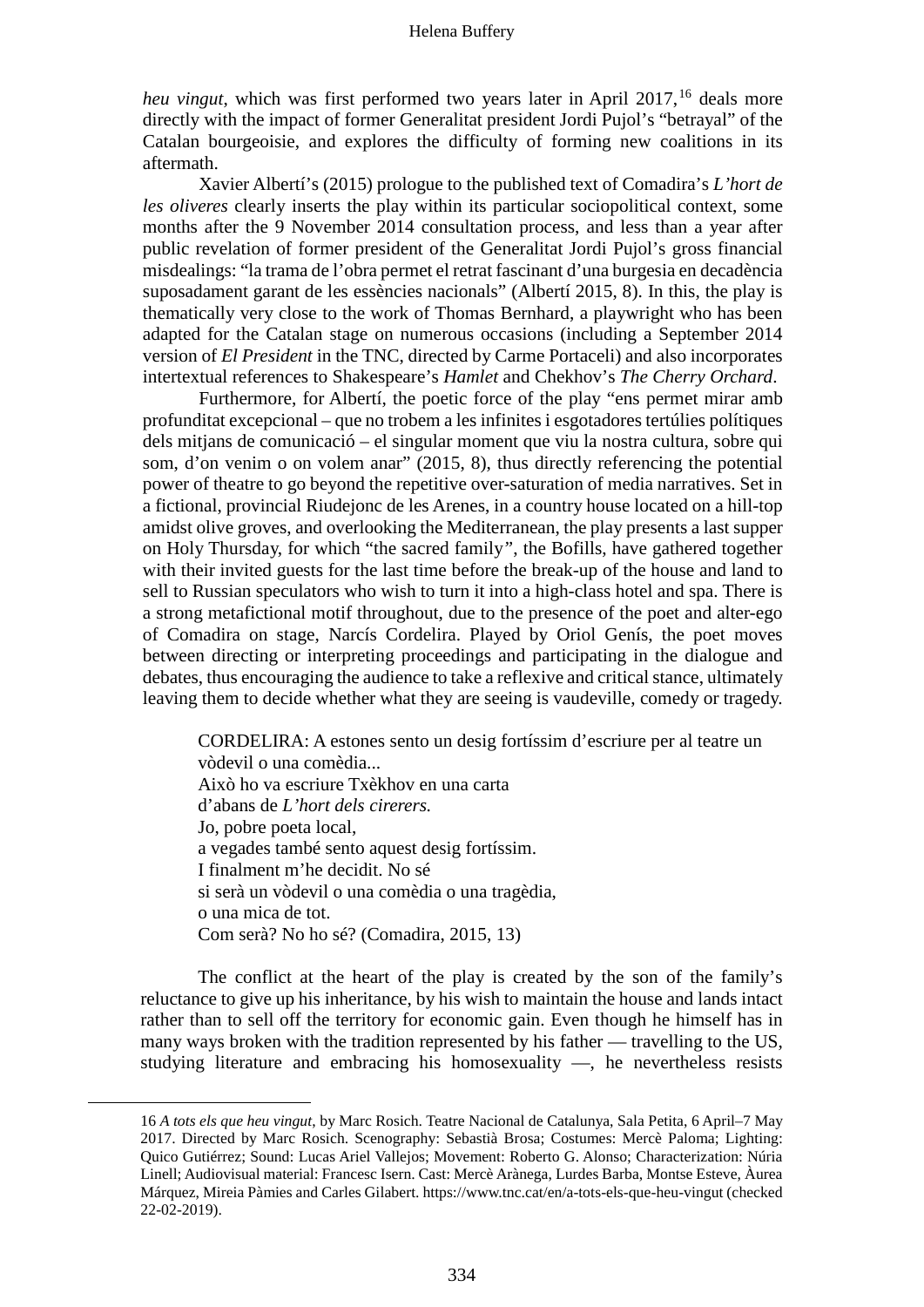# *Journal of Catalan Studies 2019*

betraying the beliefs of a progenitor who "pensava, que fos de qui fos / tot continuaria igual per sempre" (Comadira 2015, 31). The dilemma of the family with respect to their "racó de món... aquesta finca arruïnada" (Comadira 2015, 27), and the willingness of most of them to sell on and adapt to the times, is clearly linked in debates between the characters to what is happening to Catalonia as a whole. As the family's lawyer and long-time friend, Frederic Riu complains:

Ai, per aquest nostre país també és el final i ningú no se n'adona. Jo no hi vull ni pensar, perquè, si ho accepto, invalido, tota la meva vida. Tota una vida militant, tota una vida al partit per fer d'aquest país un país cohesionat, català... i ara quatre eixelebrats ho volen fer anar tot en doina... Catalunya independent! Es pensen que és possible? I si ho fos, i si ho aconseguissin, com seria aquest pas? On aniria a parar? A quines mans? Mans d'especuladors, d'incompetents, de gent sense cultura, de gent que no sap res del que hem estat, del que som... (Comadira 2015, 33–34)

The irony is that, as a representative of the same bourgeoisie who is willing to speculate with the land for financial gain, Frederic Riu nevertheless sees himself as someone who has represented the interests of Catalonia in aiming to maintain cohesion and *convivència* with Spain, presented, as in the work of Jordi Amat (2015; 2017) as a key condition for the maintenance of the Catalan tradition. Later in the play, his positioning is supported by others, such as the priest Mossèn Relats (Father Narratives), who declares "Hem d'evitar com sigui un vessament de sang /... / Renunciem a Catalunya, / sacrifiquem Catalunya, / a l'ara de la pau i de la convivència!" (Comadira  $2015$ , 96).<sup>[17](#page-10-0)</sup> In contrast, Guillem Bofill, the son and heir of the household, oscillates between a Hamlet figure who struggles to prevent "aquest crim que ara es perpetra / en contra del país, en contra vostra / i contra aquesta noble casa" (Comadira 2015, 39), a Christ-like figure who must sacrifice himself to the needs of the majority, or indeed a more Chekhovian figure, caught between the myths of progress and nostalgia for past traditions. The dilemma, "O tot o res. La qüestió és d'aquest mena" (Comadira 2015, 45), is, for Guillem's mother Felicitat, a choice between community and individual fulfilment: "Deixa't de pàtries i de nostàlgies. Només/ tens una vida!" (Comadira 2015, 56). In contrast, for Cordelira, the choice is between between the rule of the market and the commitment to transcendence and singularity, represented in the Catalan language:

<span id="page-10-0"></span> <sup>17</sup> The priest's investment in the cultural trauma narrative of tragic fratricidal conflict, as disseminated in the later years of the Franco regime, is confirmed in Cordelira's response here: "Vós sempre tan tètric. Tot / us fa pensar en la guerra./ Si aviat farà cent anys de la guerra, home! / La independència serà incruenta!" (Comadira 2015, 96).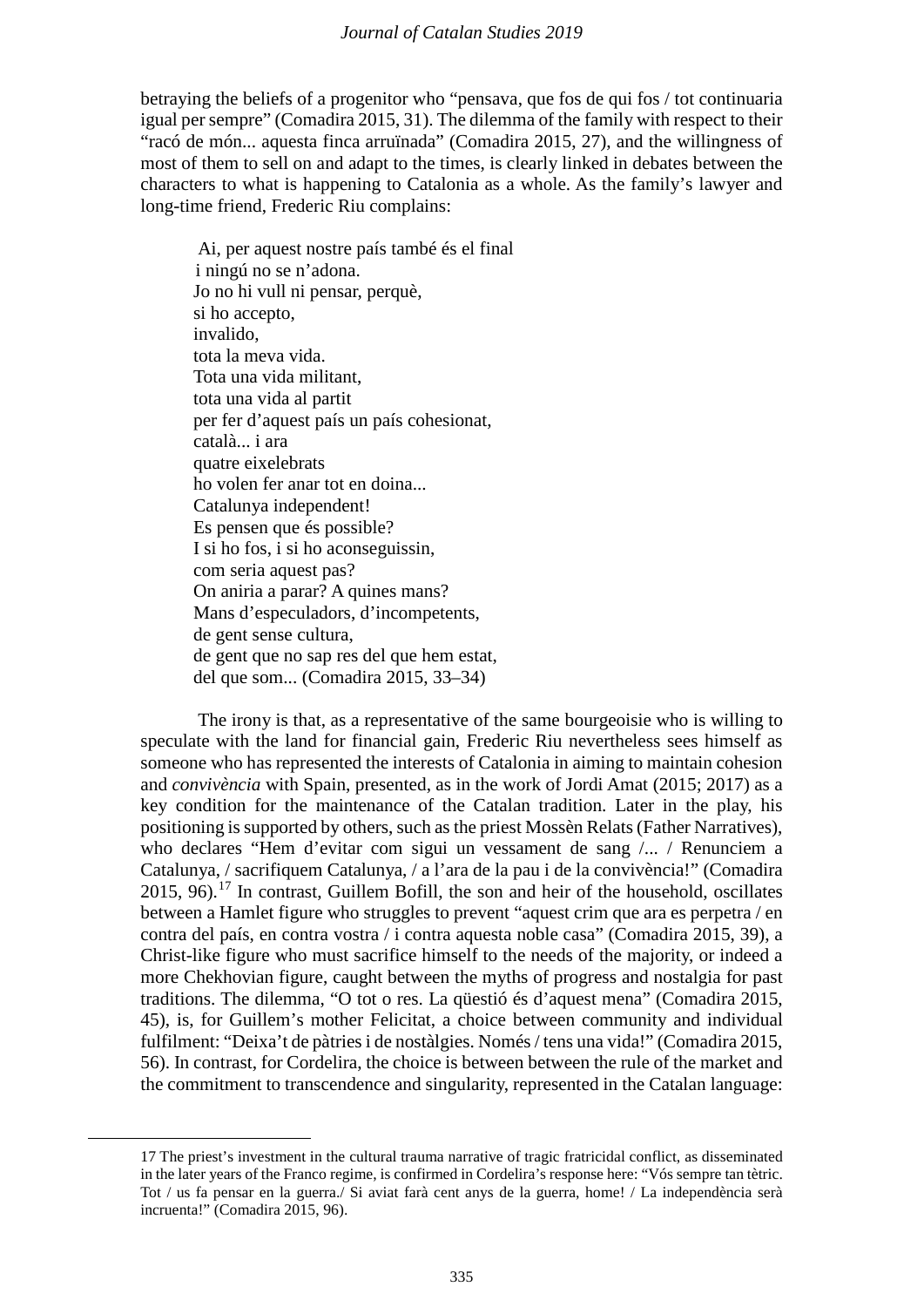FIDEL: ...Massa cuiners sense talent. GUILLEM: Massa escriptors sense talent. BRUNO: Massa empresaris sense talent. FREDERIC: Massa polítics sense talent. CORDELIRA: Això és la democràcia. Tothom igual però enrasat per baix. (Comadira 2015, 95)

In response to the Bofill daughter's boyfriend Bruno's unionist defence of an ever more bilingual Catalonia, in honour of "cinc-cents anys / fent història amb Espanya..." (97), Cordelira insists: "Per mi, Catalunya és la llengua / [...] / Que la seva llengua sigui humiliada, / que mori lentamente / per desídia de tots, / un poeta no ho pot suportar..." (Comadira 2015, 98).

The play offers no clear solutions to the debates between the different characters and their competing narrative frames, and the Hamlet figure at its centre, Guillem Bofill, ultimately chooses to sacrifice himself, becoming a symbol of the landscape to which he is so attached. He is sublimated at the end in Albertí's powerful visual reimagining, reclining centre-stage in a bath and surrounded by the other characters. Suspended in this transitional state between life and death, the audience is left to decide the final outcome: whether to read as music hall, comedy or tragedy, the extent to which Guillem Bofill's life, and the landscape and coalitions he represents, are grievable.

In contrast, Marc Rosich's A *tots els que heu vingut*, although subtitled as *una tragèdia nacional*, in many ways is more reminiscent of the popular satirical work of Els Joglars, in its mediation of the financial scandal and political corruption associated with Jordi Pujol through the character of a recently widowed *Convergent* grandmother, Magda Casals de Clarà (Mercè Arànega again), who is devastated by the revelations about her cultural hero and begins a counter-relationship with a homeless anarchist who teaches her to curse. Also premiered in the Teatre Nacional de Catalunya, under the direction of Rosich, the play explores Magda's relationship with the different generations of women in her family – her sister Àgata, daughters Clara and Sandra Clarà Casals, and granddaughter Jana Zabala Clarà – against the backdrop of "[u]n compte enrere que comença un 25 de juliol de 2014, tot just quan esclata el cas Pujol, i acaba la tarda de l'11 de setembre de 2014" (Rosich 2017, 22). The entire play takes place within the space of Magda's flat, "Un típic pis antic de l'Eixample" which has been overlaid with the trappings of post-transition nouveau-riche Catalonia, and is full of images associated with *pujolisme*:

*A totes les parets pengen fotografies de Jordi Pujol de mida i naturalesa diversa, pintures, puzles o pòsters de Montserrat i altres paisatges pirinencs (el Llac de Sant Maurici i els Encantats, el Pedraforca, la Vall de Núria, etc.), fotos d'actuacions i portades de discos de la Núria Feliu, banderoles del Barça, diferents representacions de les quatre barres de forma variat, així com tota mena de souvenirs d'excursionista genuïnament catalans.* (Rosich 2017, 22)

Magda's whole imaginary, built on Pujol's heroism and on the songs of Núria Feliu, from whom one of the counter-epigraphs to the published version is taken,  $18$  in

<span id="page-11-0"></span> <sup>18</sup> "M'enamoren els timadors / que fan mil trampes i semblen senyors. / Són tan hàbils, tan elegants. / Fan jugades que semblen jocs de mans. // Tinc un home que és timador / però quan m'estima, no em tima no, no" (Rosich 2017, 19). This follows on from one of the most famous poems associated with Catalan national identity: *Oda a la Pàtria* by Bonaventura Carles Aribau. The final lines "Mes, arrencat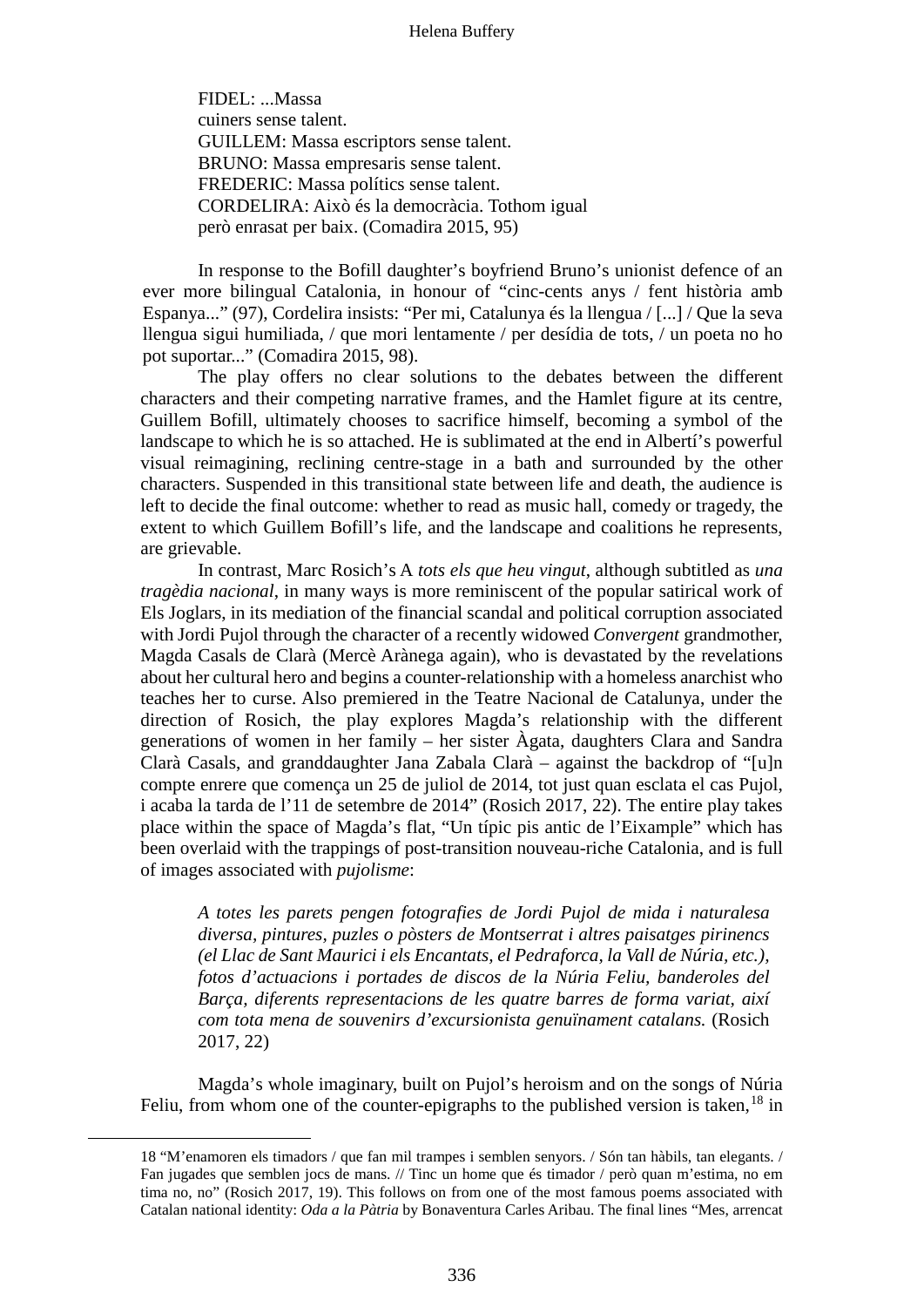a form of concentrated spectacle, is crashing down around her ears, and she begins to fraternize with L'Home de la Barba Bruta (Rafa Ayala), whom she first encountered begging outside of her local supermarket, and who initially refused her offer of charity. The focus on her own process of mourning and reconstruction after her hero's fall is deliberately juxtaposed with news of the attempts by the pro-independence movement to re-constitute itself and maintain momentum in the aftermath of the Pujol debacle, alongside the sense of media over-saturation we have encountered in relation to the *En Procés* cycle:

JANA: La tanco. Sempre la 3/24! Tot el dia aquest canal en bucle i llavors clar que no sap quina hora és! (Rosich 2017, 58)

Magda herself sees no way forward, caught between nostalgia for the past, romantic escapism and righteous anger:

I ara què, Jordi? Toca saltar. "Quan fas el Puigmal, el pitjor no és pujar fins al cim, el pitjor és la baixada." I com més amunt puges, més forta la trompada és després. Però aquest cop no hi ha xarxa. Ni amics que recullin els trossets. Molt de llorer caldrà ara perque tot quedi net. Zim-zam, zim-zam. No n'hi haurà prou en tot el país. Ni una sola branca de llorer quedarà en peu. Merda de país.

L'HOME: Merda de país que ja no s'aguanta els pets. (Rosich 2017, 39)

In contrast, her sister, daughters, grand-daughter and even the character of L'Home de la Barba Bruta slowly re-group and begin to form new coalitions across the generations. Even so, in its constant shifting between emotional identification and ironic distancing, the play very clearly requires the audience to consider its own relationship to the action portrayed on stage, and to face the same contradictions faced by the characters:

A veure [...] Si jo t'entenc. No hi ha res pitjor que el que ens ha passat. Estàs asseguda en la foscor de la sala, veient com està a punt d'arribar el final feliç i el ball dels títols de crèdit, i de sobte t'encenen els llums i t'adones, així sense transicions, que tot el que has viscut es ficció. I que, així, sense el final, et toca sortir al carrer i la veritat, la vida de veritat, és una altra. I que és lletja. (Rosich 2017, 74)

Behind the comic tone, and the initially extremely dynamic and effective satirical device of interspersing the action with the kitsch and derivative character of Núria Feliu's songs, the protagonists argue about the social, economic and political future of Catalonia: the precarious conditions in which the population is living, and the need for many of them to emigrate; the confusion of political messages and lack of clear governmental policies; the subordination of social solidarity to patriotism. The irony is that Magda is the only one who decides not to attend the latest public demonstration on 11 September 2014, yet her death at the end of the play leaves little space for debate. Instead, encouraged by her ghost on stage, the other characters begin to clear the house of the trappings of the 1980s and 1990s, destroying in order to reconstruct, as is her call earlier in the play, before her death.

després per fats perseguidors, / ja no conec ni sent com en millors vegades; / així d'arbre migrat a terres apartades, / son gust perden los fruits e son perfum les flors" (Rosich 2017, 17), are re-framed because of this juxtaposition in terms of the alienating effect produced by the collapse of the figure of Jordi Pujol.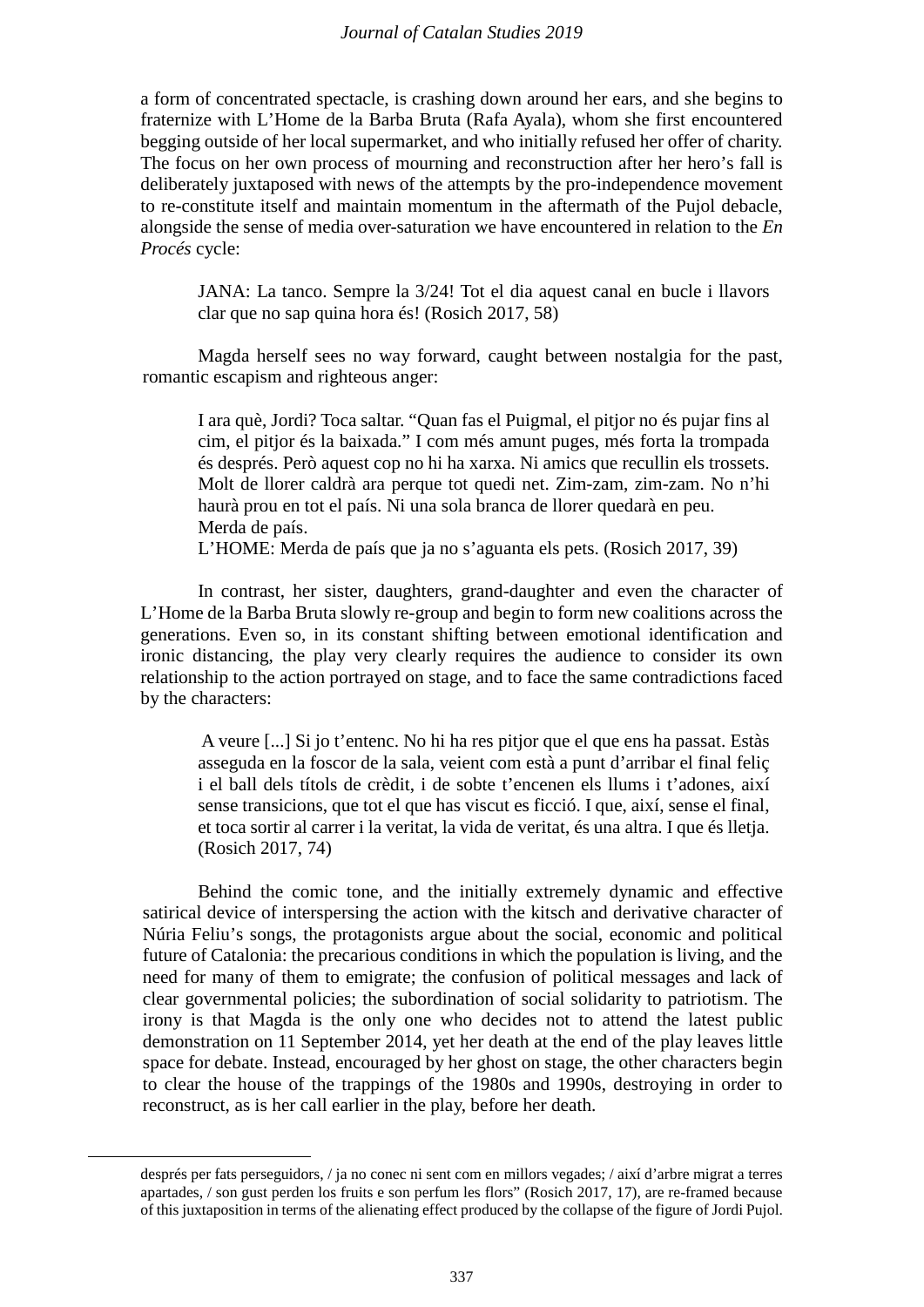Both of these plays show the ways in which the competing public narratives circulating within social and cultural formations and institutions, such as the family, religion, education and the media, impact on the construction of personal narratives and affect the ways in which people experience loss, how they act in response. Their critical re-framing of these competing public narratives in terms of causal emplotment, relationality, selective appropriation, temporality and the spaces they portray, accentuates the shifting role of a particular social class in relation to the proindependence movement, that of the Catalan bourgeoisie: its ambivalence towards social, political, cultural, economic and even linguistic change, and tendency to prioritize its own interests above those of the wider community. In this, both plays contribute to puncture external visions of Catalan nationalism that associate it with Catalan bourgeois self-interest, simultaneously critiquing the economic and cultural myths and narratives that had previously sustained the dominant public frame under Jordi Pujol.

Situated in relation to a critical juncture in *El Procés*, that of the undermining of certain moral and economic grounds for secession with the public unveiling of the corruption scandals surrounding the Pujol clan, its impact on different political groups and socio-cultural communities, and on events like the 11 September 2014 demonstration and the 9 November 2014 consultation on sovereignty, the plays provide a critical space in which to explore, trouble and tease out the intermingling of different personal, public, conceptual and master narratives. Both plays centre on figures, Guillem and Magda, who (despite their political differences) choose death (real and social) in the face of the confusion of narratives and the identity crises of which these are a symptom and contribute to perpetuate. Yet, instead of promoting nostalgia, both plays are more critical in regards to the question of how people respond to these losses, and hence to the other historical, actual and potential losses they symbolize: whether through denial, substitution, incorporation, mourning or melancholia. They place the limits of particular cultural trauma narratives on display.

# **Re-presentations of** *El Procés* **via on-stage translation: the case of La Perla 29**

The final type of theatrical re-presentation of the Catalan independence movement for consideration concerns the use of translations of other, international cultural trauma narratives, here the long Irish struggle for independence, and their reframing to reflect and speak to the local context. Both of the productions discussed are drawn from recent work by one Barcelona-based theatre company La Perla 29, and the influence of one director who has primarily worked with translations and adaptations of foreign classics, Oriol Broggi. If he has not been looked at in any great depth before in analyses of Catalan cultural production, it is no doubt because, unlike other directors, his work has not really travelled beyond the Catalan cultural space; indeed, it has almost been synecdochically linked for more than a decade to a very particular space beneath the Biblioteca de Catalunya in the former Hospital de la Santa Creu just off the Carrer de l'Hospital in Barcelona.

Broggi himself generally attributes his choices of particular texts to personal preference, youthful memory, nostalgia or inspiration, often linking them to the emotions that they awakened in him rather than any programmatic wish to explore a particular theme or philosophical question (see, for instance, Broggi 2016). Nevertheless, there is no doubt that many of these choices – including La Perla 29's acclaimed versions of Brian Friel's *Translations* (2014) and *Dancing at Lughnasa*  (2015), as well as Broggi's own 2016 version of Francophone writer and journalist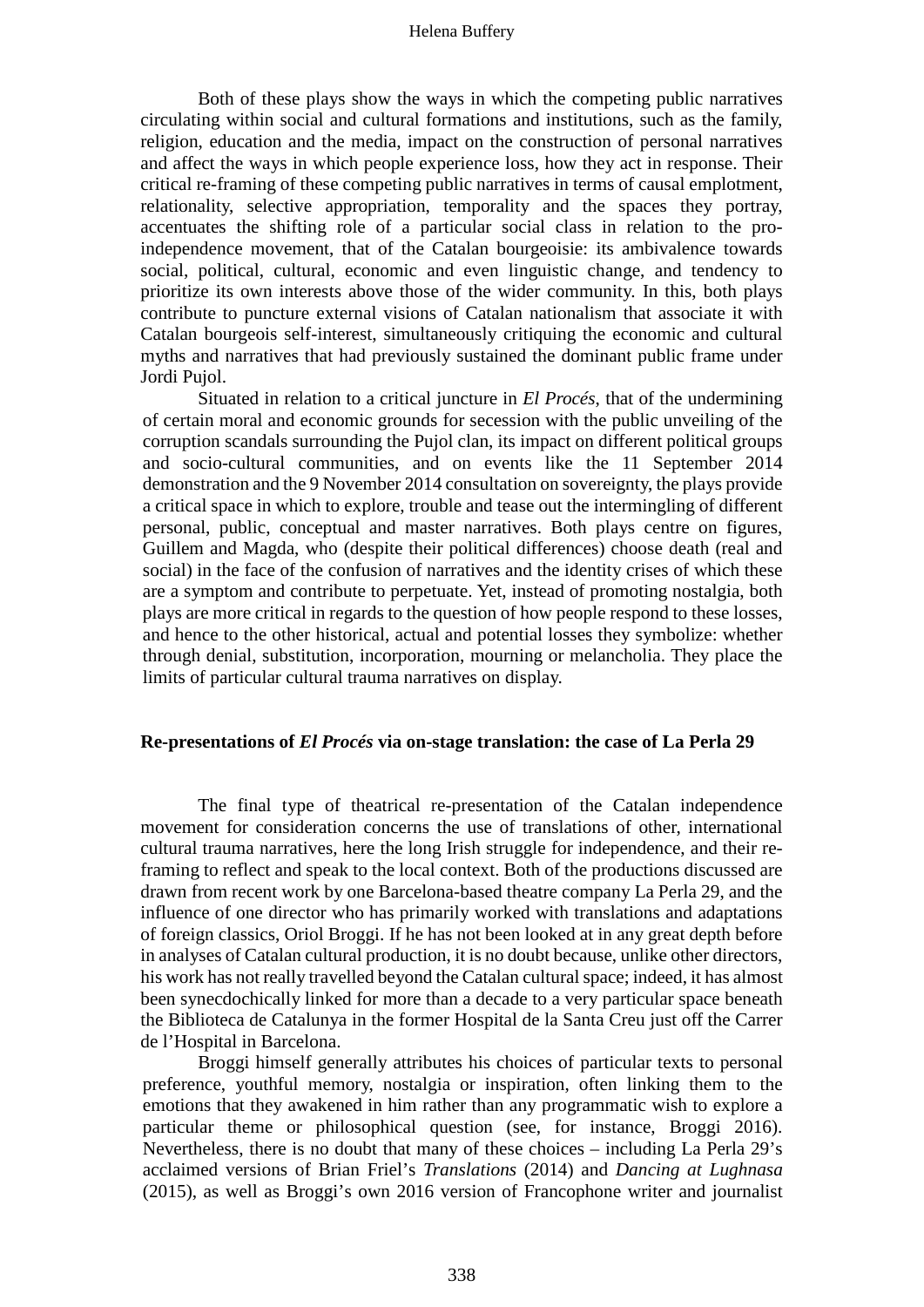Joseph Kessel's *Mary de Cork* (1925) – adapted as *Els cors purs* – call into play questions of interlingual and intercultural translation, and the relationships between different languages and cultures these processes enact and expose. Analysis of La Perla 29's work is also of relevance because it draws attention to a key feature of recent cultural production in Catalonia that distinguishes it from the all-too-familiar criticism of the period of normalization, that is, its multilingual cosmopolitanism, particularly in the city of Barcelona.

At the same time, the local debates to which Broggi's work, in particular, has given rise (because of his perceived side-lining of contemporary Catalan dramaturgy in favour of major European works in translation) raise important questions about cultural representation and production in a multilingual context underpinned by politically-enforced linguistic and cultural asymmetries – the extent to which the minoritized language itself (in this case, Catalan) is inevitably a site of intergenerational trauma that is not visible or translatable into a dominant, monolingual frame (such as that associated with narratives of the unity of the Spanish state).

Looking at Irish drama on the Catalan stage produces very interesting examples of translation of cultural trauma narratives (both because of what is and is not translated and when). Notwithstanding the visibility of Irish drama – and indeed the Irish conflict – at key moments in early twentieth-century Catalan history,  $19$  there had been relatively few re-stagings of Irish history in the Catalan theatre since the 1980s. But in the past five years there have been a series of productions of plays by Conor McPherson, Martin McDonagh and, above all, Brian Friel that indicate that Irish cultural trauma narratives are being translated to reflect on local conflict in two main keys.

On the one hand, versions of plays like Friel's *Dancing at Lughnasa*, translated as *Dansa d'agost*, place emphasis on the resolution of conflict through the kind of intense cultural co-presencing (through shared stories, songs, dancing and general conviviality) that is a feature of the Biblioteca de Catalunya performance space. In them, elegiac reflection on a relatively idyllic rural past indicates we are witnessing the performance of memory as nostalgia, with an idealized Ireland being represented as a place of cultural cohesion and vibrancy. On the other hand, we have the case of *Translations*, rendered in Catalan as *Traduccions*, which is very clearly read in terms of contemporary political conflict in Catalonia, although the more nostalgic vision of rural Ireland is also maintained.

Here, I am going to focus mainly on Joan Sellent's 2014 translation of *Translations*, directed by Broggi's protégé Ferran Utzet, because it is in many ways an obvious candidate for considering the transmission and translatability of cultural trauma narratives.[20](#page-14-1) Composed in 1980 as part of the Field Day project in Northern Ireland, and thus aimed at representing inclusively the culture of the whole of the island, it is a play that takes us back to before the partition of Ireland, to a rural context struggling to respond to the changes introduced by the presence of a colonizing force. The play portrays the domestication of the Irish landscape through the pragmatic activity of translating toponyms into English, and there is opportunity throughout the

<span id="page-14-0"></span><u>.</u>

<sup>19</sup> For instance, Josep Burgas's *faux* Irish play *Jordi Erin* (1906) became popular amongst separatists in the early decades of the twentieth century and W. B. Yeats's *Cathleen Ní Houlihan* was the first Irish play translated into Catalan by Marià Manent in 1921, after the Free State treaty. Later Sean O'Casey's *Red Roses for Me* and Brian Friel's *Dancing at Lughnasa* formed the basis for emblematic adaptations, in 1976 and 1993 respectively.

<span id="page-14-1"></span><sup>20</sup> *Traduccions*, by Brian Friel. Biblioteca de Catalunya, 30 January–9 March 2014. Translated by Joan Sallent. Directed by Ferran Utzet. Assistant Director: Joan Yago; Lighting: Guillem Gelabert; Costumes: Annita Ribera; Scenography; Maura Nylon; Sound: Damien Bazin; Projections: Francesc Isern; Carpentry: Pau Giménez; Calligraphy/Cartography: Ariadna Veas; Irish diction: Diarmuid Magourty. Cast: Enric Auquer, Jenny Beacraft, Ivan Benet, Òscar Intente, Montse Morillo, Albert Prat, Júlia Truyol, David Vert and Ramon Vila.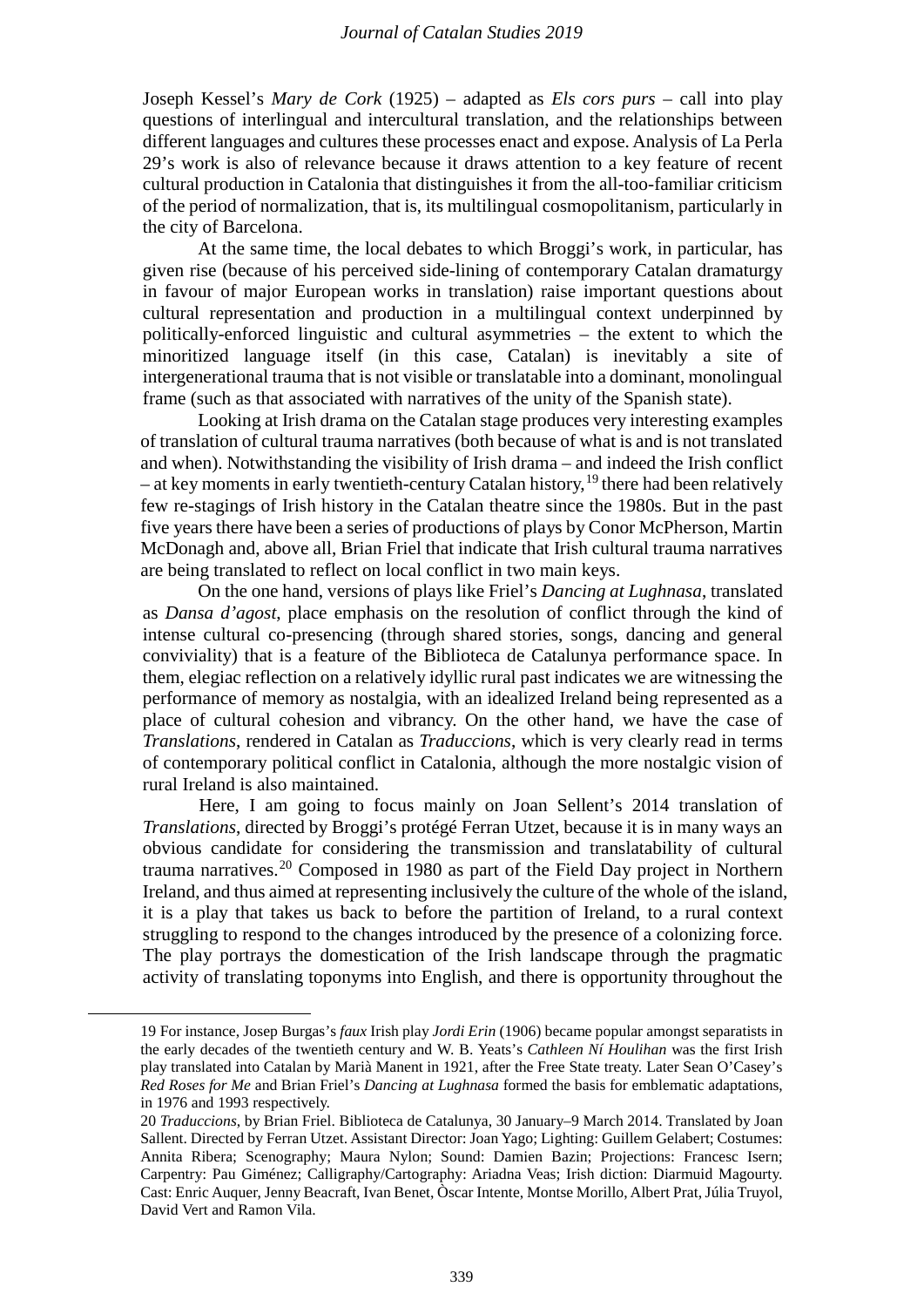play for reflection on what these translations actually mean – the loss of past histories, the loss of memory, the minoritization, replacement and effacement of one language by another.

The whole story is of course recounted in the source text through English, and the mistrust and miscomprehension in the linguistic encounter is thus treated lightheartedly and humorously, even though the text itself is an example of the impact of this superficially harmless bureaucratic task and we are reminded that translation here does not ultimately achieve harmonious co-existence but is at the source of conflict. Friel himself tended to present *Translations* as a text about language "and only language" (Friel 1983, 58), rather than having any other political intent. But the translation and reception in Catalan cannot help but bring to the fore the political, even though the two languages are portrayed through different registers of Catalan: rural and standardized Barcelona central dialects. This more overtly political reading is framed in two ways: on the one hand, the director draws attention in the programme and elsewhere to Friel's disingenuousness in disavowing that the play is about anything other than language; on the other hand, the reviews all draw attention to its relevance for the contemporary Catalan context, soon after the Ley Wert, which represented a Spanish government push to increase the presence of the Spanish language in Catalan schools.

Quotations from reviews selected for the online information pack prepared for the play's revival at the Temporada Alta in Girona include: "parla de nosaltres, no del país, de les emocions que sentim" (Andreu Gomila, *Time Out*); "*Traduccions* fa pensar molt en la incomprensió que es genera entre llengües i cultures diverses quan aquestes basen la seva relació en el domini, la colonització i la violència" (Xavier Antich, *La Vanguardia*); "El espectáculo es casi carnal. No debemos perdérnoslo porque, aunque situado en el siglo XIX, nos habla con amenidad y cierta brillantez de un tema que hoy en Catalunya nos concierne a todos" (María José Ragué, *El Mundo*), "*Traduccions / Translations* té un aire dramàtic que coincideix amb l'atac a la llengua per part d'un govern central gens persuasiu" (Jordi Bordes, *El Punt Avui*).[21](#page-15-0)

Here, then, there appears to be very clear and deliberate re-framing of a cultural trauma narrative for use within a target context, and one that absolutely reflects changes in social narrative frames in the Catalan context. *Translations* would arguably not have been translatable into the Catalan context of the  $1980s$ ,  $22$  where selfcongratulatory discourse about the success of linguistic immersion generally meant that the situation of Gaelic in Ireland, and the perceived abandonment of the Irish language, were incomprehensible.<sup>[23](#page-15-2)</sup> Yet by 2014, there was clearly more willingness to understand the effects of forced translation by colonization, and indeed to understand and identify the Catalan situation in these terms,  $^{24}$  $^{24}$  $^{24}$  even though the option is not taken to translate dominant and dominated into the relationship between Spanish and Catalan in this context.

Nevertheless the focus the play brings to bear on the almost wilful insistence on not understanding each other is very revealing, particularly in terms of what would

<span id="page-15-1"></span><span id="page-15-0"></span><u>.</u>

<sup>21</sup> This information pack is available for consultation and reference at http://www.temporadaalta.net/downloads/translations\_critiques.pdf (checked on 22-02-2019).

<sup>22</sup> Even though there is a translation from 1984, by Josep Maria Balanyà, the fact that it was never used, let alone staged, until 2001 when it provided the surtitles for a tour of the acclaimed Abbey Theatre production (see González 2014) supports my argument here.

<span id="page-15-2"></span><sup>23</sup> In contrast, the same director who was to stage *Dancing at Lughnasa* at the Teatre Lliure in 1993, Pere Planella, directed a version of *Translations* in Euskera in the Basque Country in 1988 (see González 2014).

<span id="page-15-3"></span><sup>24</sup> For example, Ramon Oliver writes: "Llavors el sistema d'immersió lingüística semblava tan plàcidament consolidat [...] Però, ara amb tanta llei Wert, tant 'lapao' i tant decret de trilingüisme... aquella realitat consolidada sembla tornar a trontollar" (Oliver 2014).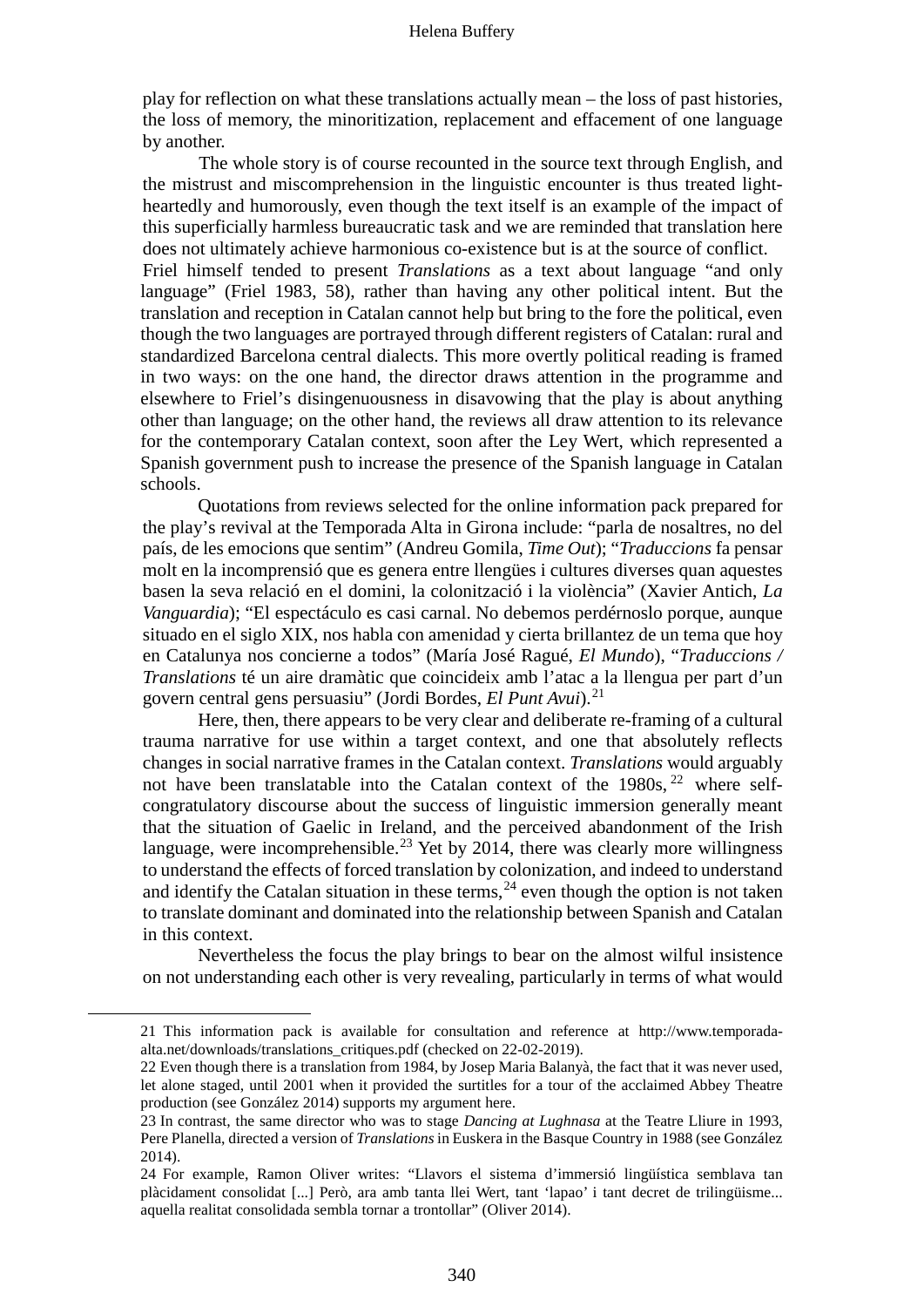later be seen in relation to traumatic events like the 17 August 2017 terrorist attack in Barcelona or the October events of the same year.  $25$  Furthermore, even though *Translations* was read largely in terms of a Catalan community trauma narrative, the language choices, and underlying heteroglossia of the play also made it perfectly possible to reflect linguistic hierarchies and imperialism within the Catalan-speaking territories and between central Catalan (as dominant language) and the other dialects and languages with which it shares a territory. Whilst I have not detected elements of the former in press reports, the latter is a feature of more sceptical reception of the play.

In contrast, the translational journey undergone by the second play I want to look at briefly appears far more complex and difficult to pin down. Based on a novella by Joseph Kessel, *Mary de Cork*, which was itself a rendering of the Irish Civil War for consumption by an uncomprehending French metropolis, *Els cors purs* was presented in the programme notes as a poetic story about love in times of war,  $^{26}$  $^{26}$  $^{26}$  attempting to translate the competing trauma narratives behind the Irish Civil War of 1922–23 into a personal and intergenerational frame. Kessel's story is set after the War of Independence and the Anglo-Irish treaty that had followed on the heroism of figures like mayor of Cork Terence MacSwiney, whom the French writer had had the opportunity to meet whilst working as a journalist. Based on figures he met as a correspondent in Britain and Ireland, the French writer uses his imagined version of the Irish Civil War as a backdrop to a tragic, star-crossed love story, of two lovers – the married couple Art and Mary Beckett and their child – divided and destroyed by the war, where the husband (a former hero of the War of Independence) continues to fight with Michael Collins on behalf of the Free State and his wife joins the IRA and ultimately betrays him (with the unwitting help of her young son).

In order to make this story intelligible for an audience familiar with Irish struggles for independence but not necessarily with the Irish Civil War, Broggi draws on James Joyce's 1914 story "The Dead" in order to portray the son – here named Gerald – looking back from a context of nostalgia for a more convivial past.<sup>[27](#page-16-2)</sup> Although clearly intended to help to mediate Kessel's more tightly focused narrative account, this introduced a major anachronism that simultaneously presented a very different cultural trauma narrative frame. The recasting was powerful, both because of the way in which it broke and challenged more typical visions of Ireland, and called for a deeper understanding of Irish history (than is perhaps possible or plausible for any audience that attended the play), and in the story it presented of a nation of openness and hospitality broken by conflict over the shape of the future, and in particular over the meaning of independence. It is precisely this change in frame that helps to explain how and why there has been such a turn to Irish themes in La Perla 29's productions over the past few years, suggesting that the nostalgia for a convivial, rural Ireland stands in for a desire to cling on to *convivència* in Catalonia, too. But such a version of history ultimately depends on the anachronistic placing of an early 1900's pre-independence

<span id="page-16-0"></span> <sup>25</sup> The use of Catalan in the bilingual press conferences at this time led to complaints and dissent by some journalist and media communities.

<span id="page-16-1"></span><sup>26</sup> *Els cors purs*, based on Joseph Kessel, translated by Ramon Vila. Dramaturgy: Marc Artigau and Oriol Broggi. Teatre Romea, 10 May–19 June 2016. Directed by Oriol Broggi. Space: Oriol Broggi; Lighting: Pep Barcons; Costumes: Annita Ribera; Characterization: Àngels Salinas; Audiovisual Design: Francesc Isern; Sound: Roger Abalos and Damien Bazin. Cast: Borja Espinosa, Miranda Gas and Jacob Torres. Musicians: Carles Pedregosa, Júlia Ribera and Marc Serra.

<span id="page-16-2"></span><sup>27</sup> In such a context Gerald's performance of Gabriel's nostalgic after-dinner piece, in which the nation's essential hospitality – "I feel more strongly with every recurring year that our country has no tradition which does it so much honour and which it should guard so jealously as that of its hospitality. It is a tradition that is unique as far as my experience goes (and I have visited not a few places abroad) among the modern nations" (Joyce 2012, 198) – is represented as coming under threat from a new generation of idealists, appears as a critique of the post-revolutionary culture of a newly independent Ireland rather than the critique Joyce intended of the inward-looking tendencies of the Celtic Revival.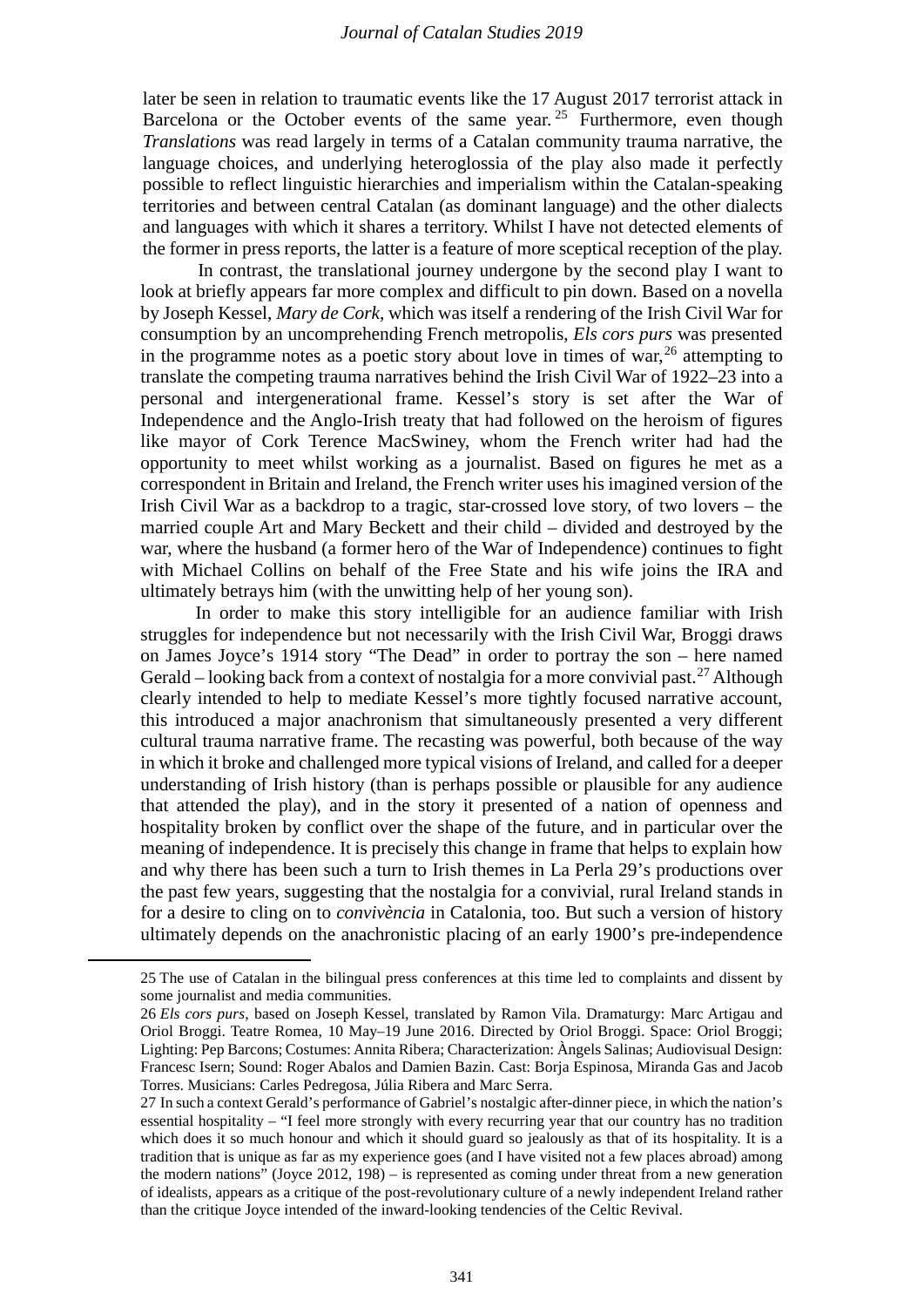setting imbued by Dublin-based critical nostalgia, after the struggle for independence, and thus to the suggestion that Ireland might have been better off under colonial rule.

Whatever the case, the re-framing of *Mary de Cork* as *Els cors purs* produces a traumatic translation that draws attention to the limits of transmission and translatability of narratives of cultural trauma, whilst at the same time evoking the power of theatre to offer a meeting place for opposing frames. It is just that here, unlike Žižek's call for the "politicisation of culture" (Zizek 2008, 119), Broggi appears to opt for the "culturalization of politics", for a solution that translates problems of inequality, exploitation or injustice, into problems of cultural (in)tolerance. Even so, like the other examples considered in this article, drawn from across the Catalan theatre landscape, *Els cors purs* does not only re-frame a particular cultural trauma narrative but presents directors, actors and audiences with the opportunity to negotiate different frames for understanding reality by trying out different perspectives and exposing the limits of the spectacle. The opportunities theatre offers for interaction between actors and audience in a shared space, as understood by Duprey (2014, xvii) in *The Aesthetics of the Ephemeral*, render it a "material praxis or [...] thinking topology... [that] constitutes a political space". In this way, the plays discussed here do not just transmit particular cultural trauma narratives and social narrative frames, but contribute to expose, critique and/or re-frame their operation and explore their relationality, opening up the possibility for audiences to scrutinize and reconsider their own positioning, and hence the personal and public narratives they recognize and construct for themselves and others.

# **Works cited**

- Albertí, Xavier, 2015, Prologue to Narcís Comadira, *L'hort de les oliveres (una òpera de Catalunya*), Tarragona, Arola, 7–8.
- Amat, Jordi, 2015, *El llarg procés: cultura i política a la Catalunya contemporània*. Barcelona, Tusquets.
- Amat, Jordi, 2017, *La conjura de los irresponsables*, Barcelona, Anagrama.
- Andreu, Marc, 2015, *Barris, veïns i democràcia: el moviment ciutadà en la reconstrucció de Barcelona*, Barcelona, L'Avenç.
- Anton, Jacinto, 2018a, "Procés sin demasiadas sutilezas en el Lliure", *El País*, Catalonia, 20 February, https://elpais.com/ccaa/2018/02/19/catalunya/1519077636\_641183.html
	- (checked 21-02-2019).
- Anton, Jacinto, 2018b, "Lluís Pasqual dimiteix perquè 'la mentida ha contaminat el Teatre Lliure'", *El País.cat*, 1 September, https://cat.elpais.com/cat/2018/09/01/cultura/1535789957\_438365.html (checked 21-02-2019).
- Baker, Mona, 2006, *Translation and Conflict: A Narrative Account*, London, Routledge.
- Baudrillard, Jean, 1994, *Simulacra and Simulation*, Sheila Glaser trans., Ann Arbor, MI, University of Michigan Press (1st edition 1981).
- Baudrillard, Jean, 1996, "No Pity for Sarajevo; The Western Standardization; When the West stands in for the Dead", James Petterson trans., in *This Time We Knew: Western Responses to Genocide in Sarajevo*, Thomas Cushman, Stjepan G. Meštrović eds., New York, New York University Press, 79–89.
- Blanco, Leticia, 2018, "El Ministerio de Cultura quiere un Teatre Lliure libre de política", *El Mundo*, 6 September,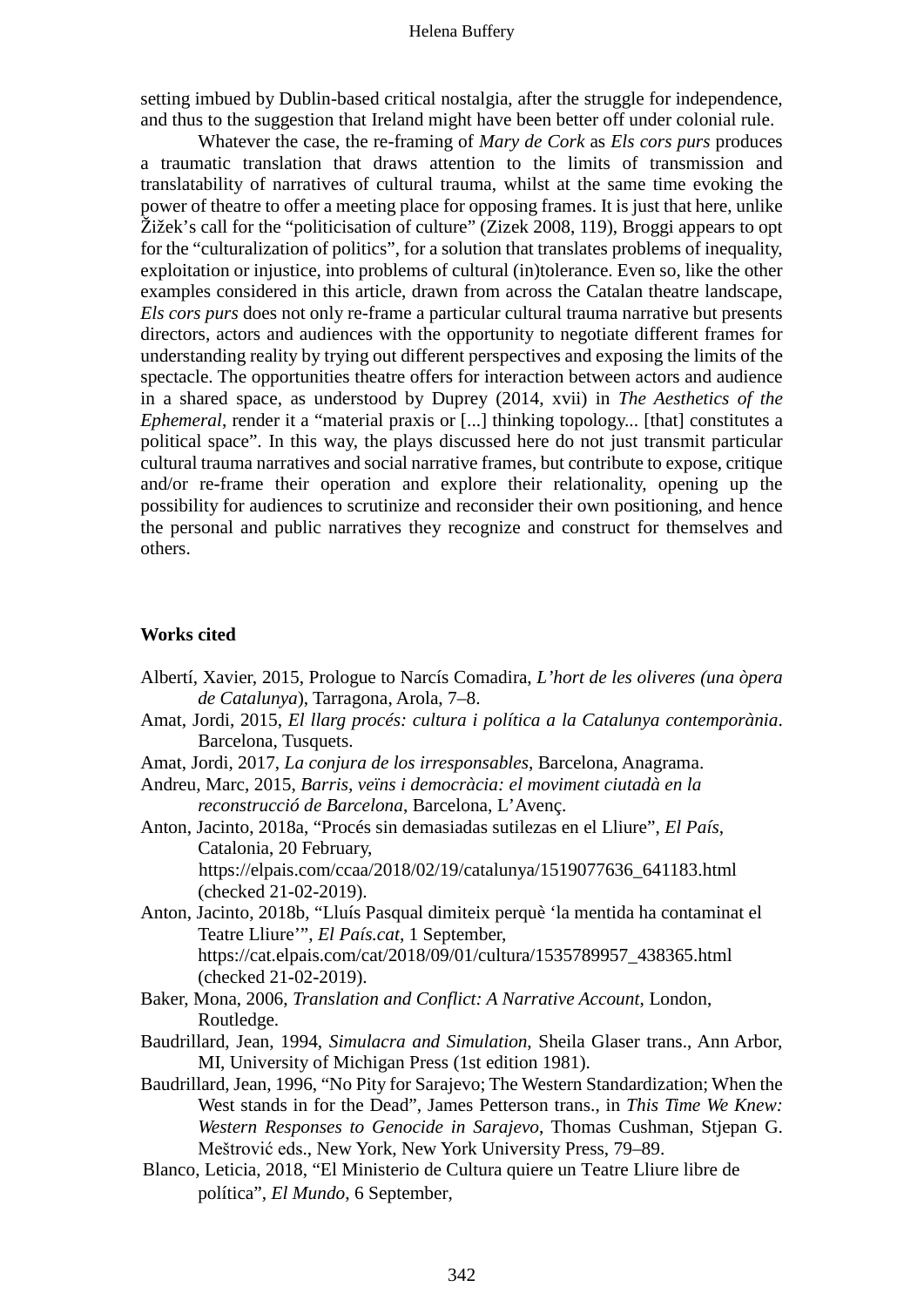www.elmundo.es/cultura/teatro/2018/09/06/5b90121f22601d61748b4690.html (checked 19-08-2019).

- Broggi, Oriol, 2016, "Volar amb *Els cors purs*", *La Revistalla-La Perla 29*, 1 April, http://larevistilladelaperla.blogspot.com/2016/04/volar-amb-els-cors-purs.html (checked 22-02-2019).
- Buffery, Helena; Marcer, Elisenda, 2011, *Historical Dictionary of the Catalans*, Lanham, MD, Scarecrow Press.
- Butler, Judith; Athanasiou, Athena, 2013, *Dispossession: The Performative in the Political*, Cambridge, Polity.
- Butler, Judith, 2004, *Precarious Life: The Powers of Mourning and Violence*, London, Verso.

Butler, Judith, 2010, *Frames of War: When is Life Grievable?*, London, Verso.

Butler, Judith, 2015, *Notes toward a Performative Theory of Assembly*, Cambridge, MA, Harvard University Press.

- Casanovas, Jordi, 2011, *Una historia catalana*, Tarragona, Arola.
- Casanovas, Jordi, 2015, *Vilafranca (un dinar de festa major)*, Vilafranca del Penedès, Andana.
- Castro, Liz, ed., 2013. *What's up with Catalonia?*, Barcelona, Catalonia Press. Catmemoria, 2017, Interactive map of events of 1 October 2017. https://catmemoria.cat/poble-a-poble/ (checked 21-02-2019).
- Cervantes, Xavier, 2018, "El procés, vist pel Lliure", *Ara.cat*, 25 January, https://www.ara.cat/cultura/Proces-vist-pel-Teatre-Lliure\_0\_1949205262.html (accessed 22-02-2019).
- Clua, Guillem, 2017, *Al damunt dels nostres cants*, Alzira, Edicions Bromera.
- Comadira, Narcís, 2015, *L'hort de les oliveres (una òpera de Catalunya*), Tarragona, Arola.
- Crameri, Kathryn, 2014, *Goodbye, Spain?: The Question of Independence for Catalonia*, Eastbourne, Sussex Academic Press.
- Creus, Jordi, ed, 2013. *Catalonia Calling: What the World has to Know*, Barcelona, Sapiens.
- Dalio, Eva, 2017, "El teatro de Anna Maruny, la actriz llorona de *Help Catalonia*", *El Mundo,* 24 October, www.elmundo.es/cronica/2017/10/24/59eb945c46163ff77d8b469d.html (checked 21-02-2019).
- Debord. Guy, 1970, *The Society of the Spectacle*, Donald Nicholson Smith trans., Detroit, MI, Black & Red Books (1st ed. 1967).
- Dowling, Andrew, 2018, *The Rise of Catalan Independence: Spain's Territorial Crisis*, Abingdon, Routledge.
- Duprey, Jennifer, 2014, *The Aesthetics of the Ephemeral: Memory Theaters in Contemporary Barcelona*, Albany, State University of New York Press.
- Feldman, Sharon, 2009, *In the Eye of the Storm: Contemporary Theater in Catalonia*, Lewisburg, PA, Bucknell University Press.
- Ferrer i Gironès, Francesc, 1985, *La persecució política de la llengua catalana*, Barcelona, Edicions 62.
- Foguet i Boreu, Francesc, 2013, "Els miralls de la història en la dramatúrgia contemporània catalana (1989–2012)", in *El desig teatral d'Europa*, Víctor Molina, John London eds., Lleida, Punctum, 119–140.
- Forti, Stephen *et al.*, eds, 2017, *El proceso separatista en Cataluña: análisis de un proceso reciente*, Granada, Editorial Comares.
- Friel, Brian, 1983, "Extracts from a Sporadic Diary", in *Ireland and the Arts*, Tim Pat Coogan ed., London, Quartet, 56–61.